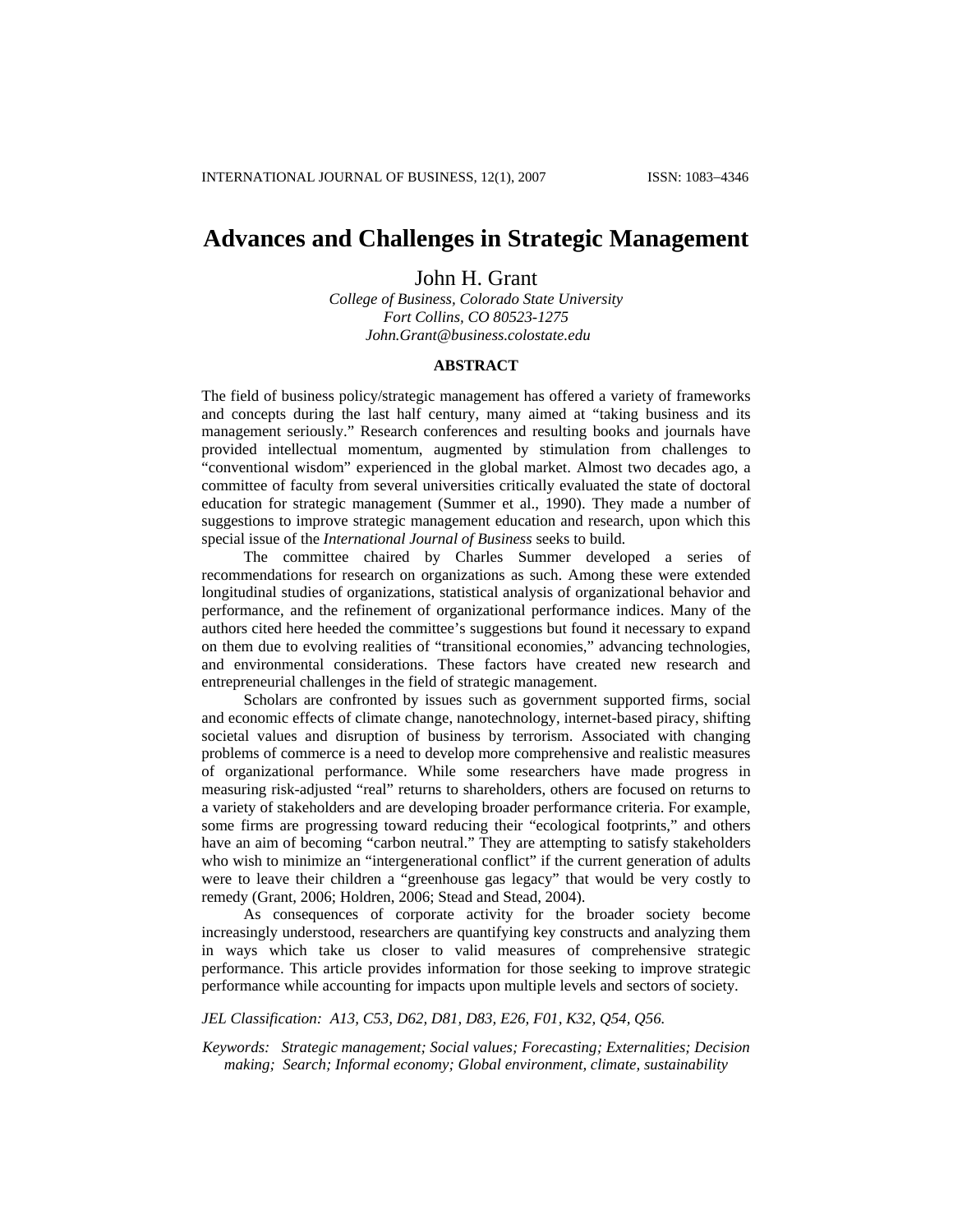### **I. INTRODUCTION**

As general managers seek guidance regarding the overall direction and operation of their organizations and as researchers seek organizing concepts for their work, various strategic management frameworks have become common bases for guiding work, particularly in market-based economies.

The global dynamics within which strategic management work takes place create great challenges for both researchers and practitioners. Major governmental restructurings in parts of the world during the last two decades have altered both constraints and stimuli impacting companies large and small. Technological advances have dramatically accelerated communications processes, but recent terrorist attacks have increased security concerns and slowed air transportation in many places. In addition, internet-based commerce supports buying and logistical operations over most of the globe.

Against the backdrop of such changes, the risk-taking behavior of many senior executives has led to substantial profits for some and dramatic losses for others. More than a few have been indicted by judicial authorities, and some have begun serving prison sentences.

Added to factors complicating understanding "corporate strategy" is recognition that there are many other "strategists" at work in society, some who seek to nurture and support corporate leaders and others who invest substantial resources to redirect or curtail corporate efforts. Whether the "non-corporate strategists" are near the seat of power in Beijing, at the head of an international technical standards organization, or are those leading a major non-governmental organization (NGO), these people often play important roles affecting the "strategic outcomes" of corporations.

As researchers seek to make further advances in strategic management, most also are cognizant of the fundamental paradox which lies at the intersection of the lives of researchers as opposed to practitioners. Many of the former seek multiple empirical observations with enough commonality that they can draw inferences regarding factors having effects on outcomes. The latter do nearly the opposite. They seek obvious or subtle forms of "uniqueness" that will lead to at least short-term monopolies in selected customer segments. Hence, the fewer critical variables that competitors (and researchers) can observe, the more competitive is the practitioner's position.

In spite of the substantial obstacles faced in using many research methodologies, researchers have been making considerable progress. Before we summarize some of those advances, we should consider a bit further the context within which such work has been undertaken because it may be possible to appreciate the results of research efforts only when one remembers the global context in which the work was undertaken.

#### **II. GLOBAL CONTEXT FACING MANAGERS AND RESEARCHERS**

History suggests there have been relatively few tranquil periods for general managers in market-based economies, but today challenges and combinations of challenges seem to be multiplying. Recent years have been demanding for those seeking to improve understanding of strategic management's many facets.

As the  $20<sup>th</sup>$  century drew to a close, many were trying to understand the consequences of the disintegration of the Soviet Union, at the same time that concerns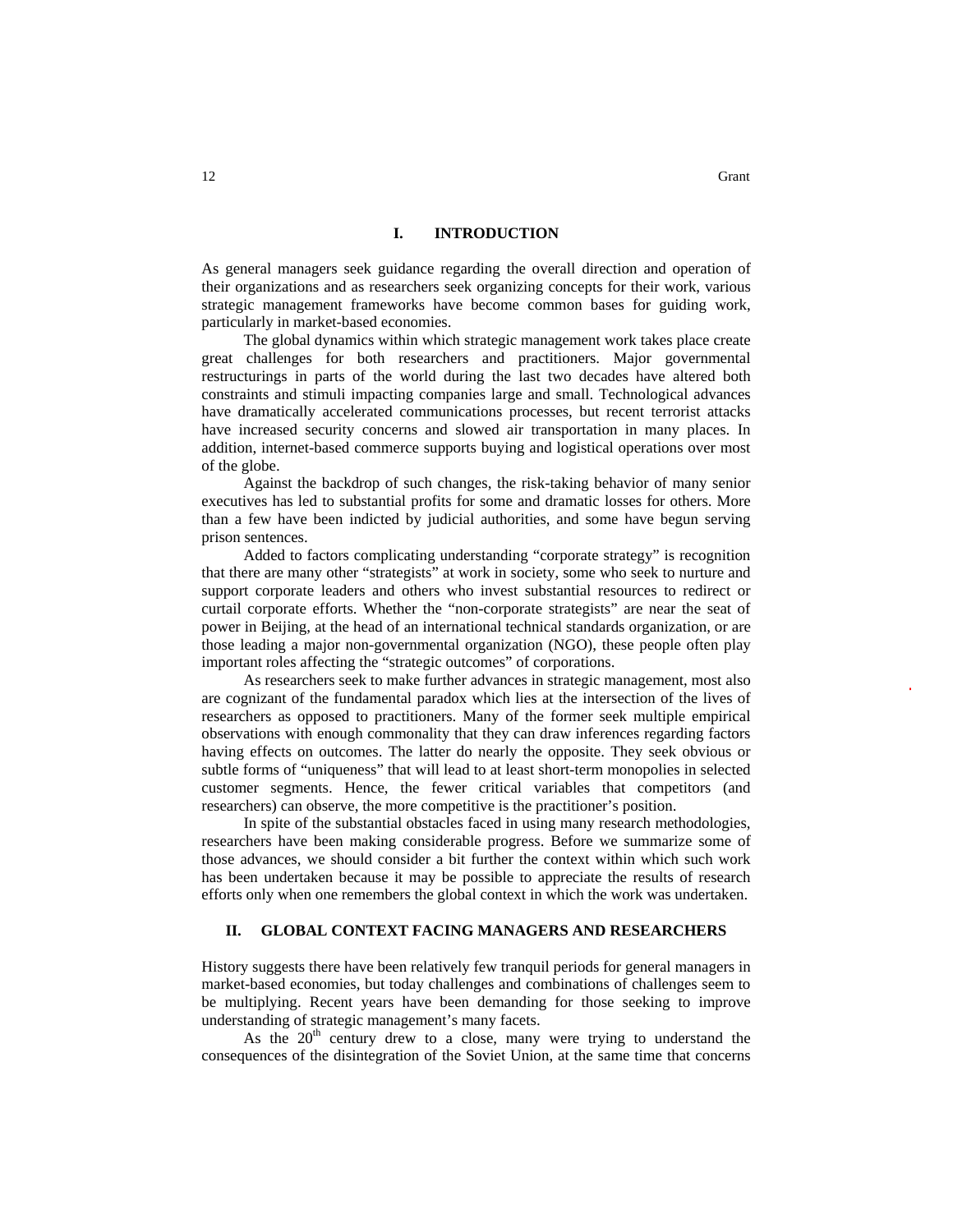about the "Y2K" problems facing computer systems were beginning to loom large. Before that problem began to diminish, effects of the "dot com" boom and bust were spreading rapidly across many industries. As the excesses of that technological and economic transition were becoming ever more apparent in 2001, terrorist attacks on the World Trade Center and the Pentagon left many analysts scrambling for a new framework to aid understanding in a world that was both "hypercompetitive" and laden with physical threats from organizations with a variety of geographic and political origins (Barber, 1995 and 2001; Mitroff, 2004). By the time the ashes had settled in New York City, the world was gaining awareness of the economic momentum building in China and related damage to the physical environment in Asia (Fishman, 2005) and the atmosphere more generally (Flannery, 2005; Holdren, 2006; Ruddiman, 2005; Schelling, 2006; Stern, 2007).

Concurrently with the unfolding of many confusing and some strongly negative events, huge advances were being made in numerous fields. The human genome project held promise for major medical improvements, the internet brought huge amounts of information to remote locations at high speed and low cost, entrepreneurship was providing hope and prosperity to millions of new participants, renewable energy sources with improving economic and ecosystem characteristics were being developed in several parts of the globe, and nanotechnology promised great advances in fields as diverse as medical technology, energy generation and military apparatus (Christensen et al., 2004).

The globalization of markets has expanded substantially during the last decade as government policies have shifted in populous regions of Asia and Eastern Europe, and internet-based transactions have accelerated the speed and extended the reach of commercial activity. On one hand, some governments have moved toward marketbased economies. At the same time, various governmental agencies have moved aggressively to intervene in markets (Ghemawat et al., 1998; Kennedy; 2002; Porter, 1990). A few "nation-state strategies" seem to be so successful, particularly in Asia, that some observers are wondering if basic tenets of international trade theory need to be revised (Bernstein, 2004). In contrast, numerous "failed states" have left their citizens without basic internal security, and there corporations have lost property rights and related contract enforcement abilities (T. Friedman, 2005; B. Friedman, 2005; Wolf, 2005). As a result, assumptions regarding the roles and capabilities of nationstates are being re-examined.

At the same time that many economic systems have been transformed, trends regarding biophysical ecosystem changes have become threatening to humans and to other species in many geographic regions. Improved technologies permit the more accurate measurement of "greenhouse" gases (GHGs), ocean temperatures, and particulate drift around the globe (Speth, 2004). Matters have reached the point that the Deputy Director of the Institute of Sociology of the Chinese Academy of Science has estimated that much of the nominal growth in their country's economy in the last twenty years has come at the expense of the environment; i.e., their calculations suggest it is possible that between 30 and 100 percent of the nominal GDP growth in China's economy has been offset by factors traditionally considered to be "externalities" (Kynge, 2003; McGregor and Harvey, 2006). At the same time, researchers and executives must try to understand the differing analyses and conclusions of prominent organizations as diverse as the Copenhagen Consensus group, the Intergovernmental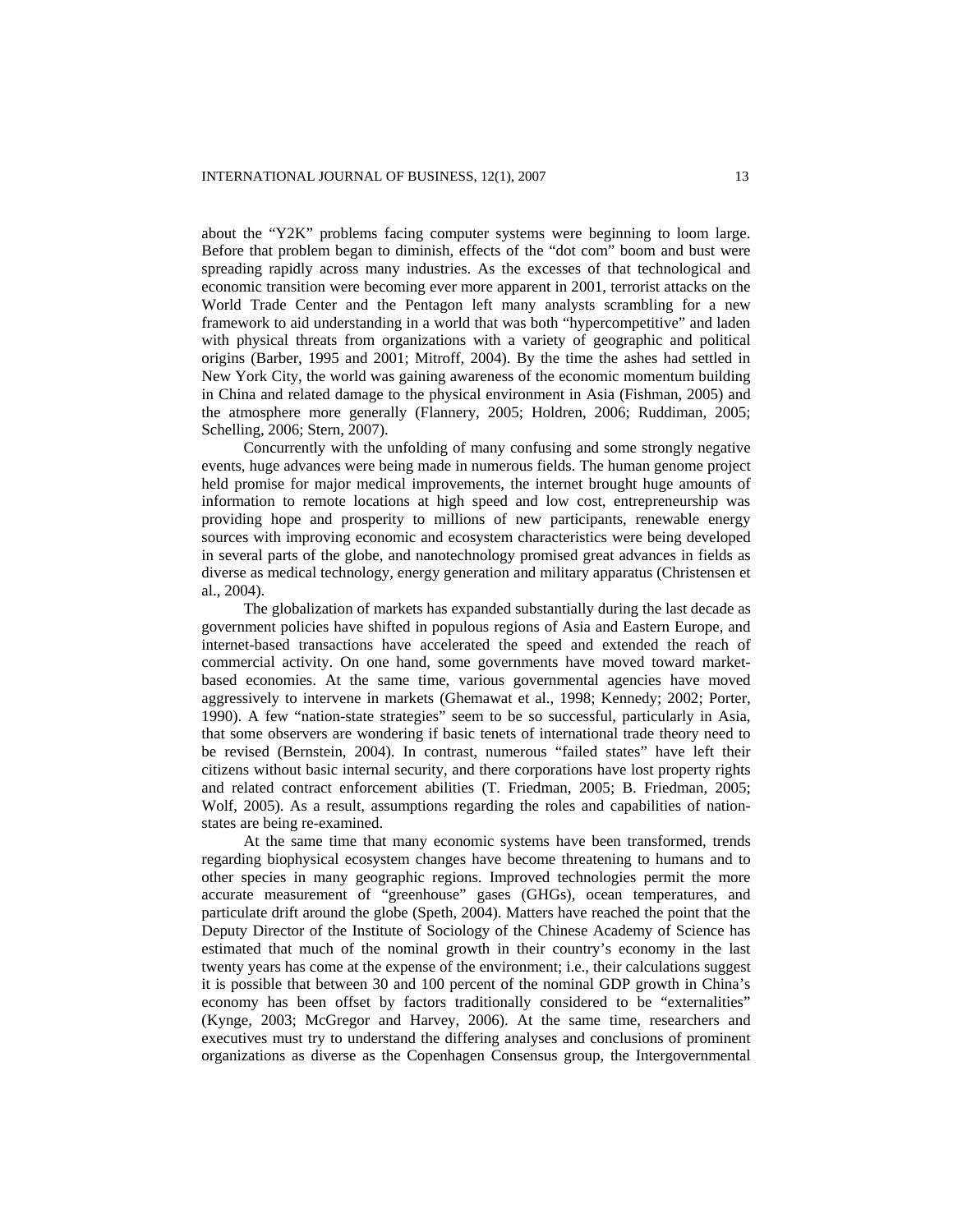Panel on Climate Change (IPCC), the United Nations Framework Convention on Climate Change (UNFCCC) and the joint science academies. For an example of the technical difficulties in the debates, see a critique of carbon sequestering and related challenges offered by Socolow (2005) and Holdren (2006).

Added to the above complexities is the recognition that substantial portions of the world's economic activity are not recorded in any formal data collection system. Some estimates place the proportion of "gray market" activity for the world as a whole at about fifty percent. Needless to say, anyone seeking to measure "strategic performance" in a country or industry haunted by such missing data would face substantial difficulties. Many major companies are trying to develop strategies for "bottom of the (socioeconomic) pyramid" communities, where basic data regarding income and many factor costs are largely missing (Prahalad, 2005; Hart, 2005).

Recent years have witnessed several examples of leadership risk-taking behaviors in large corporations that seemed designed more to take advantage of understaffed regulatory agencies than they were to develop dynamic technologies or evolving markets (Buffett, 2002). As one such wealthy executive/investor remarked in a small meeting when a potential investor asked if the former faced a conflict of interest in the substantial transaction under evaluation, he casually replied, "No conflict, no interest!"

Dual-career families and inherited wealth have led to changes in the career aspirations of many professionals. The combinations of part-time positions and alternating labor force participation have given rise to both new markets and mobility constraints. Hence, some traditional sources of motivation have shifted or faded for many high-potential individuals, particularly in post-industrial societies.

The selected factors contributing to the dynamic and ambiguous global context summarized above have created great opportunities for many, but in more than a few instances the investors, executives and government officials have been surprised by outcomes. Analysis by Watkins and Bazerman (2003), however, suggests that many such developments should have been predictable if either the researchers or practitioners had been using the best techniques available. Or, as a former Chairman of Eli Lilly Company recently wrote, the outcomes in many firms might have been different if senior executives had really been willing to "put the moose on the table" and openly address crucial issues on a timely basis (Tobias, 2003). We will now review some of the advances in strategic management available to those who are committed to "taking management seriously," so as to improve their organizations' several facets of strategic performance.

#### **III. STEPS IN THE DEVELOPMENT OF STRATEGIC MANAGEMENT**

Different teachers and researchers will mark conceptual transitions within the strategic management field in somewhat differing ways and times, but a few of the key events are well documented. Various versions of the field's history can be found in Taylor and MacMillian (1973), Ansoff, et al. (1976), Schendel and Hofer (1979), Grant (1988), Summer et al. (1990) and Rumelt, Schendel and Teece (1994). Hence, a brief summary suffices.

Two broad streams of research were integrated by a number of participants during the decade following the mid-1950s. One stream might be described as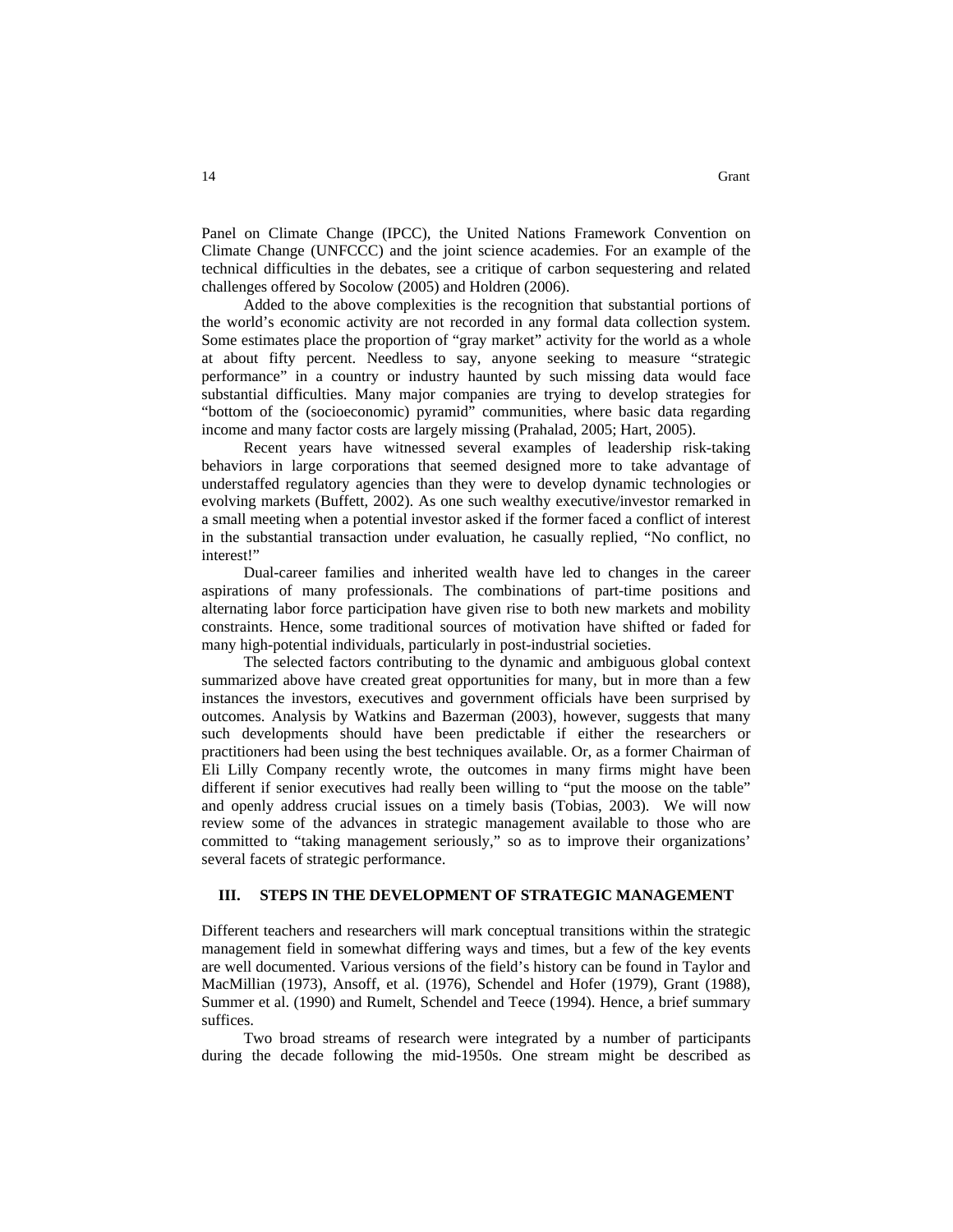examining "people and organizations unconnected to economic performance," and the other could be characterized as viewing "economic entities without human participants." The "business policy" field has sought to provide integration between the two.

Ansoff's *Corporate Strategy* (1965) provided a set of analytical models of the sort one might expect from a person with training in mathematics and engineering and faculty experience at what now is Carnegie Mellon University. One the other hand, much of the prose offered by Andrews (Learned, et al., 1965) reflected his early training as an English major and the then current perspectives of his several colleagues at the Harvard Business School.

Formation of the Business Policy and Planning (BPP) Division within the Academy of Management provided a forum for researchers from across North America and later from around the world. Igor Ansoff, William Guth, William Newman, Dan Schendel and George Steiner contributed a diverse set of perspectives during the late 1960s and early 1970s. A conference at the Harvard Business School in 1971 brought together researchers and teachers from across North America and the UK to discuss both trends in teaching materials and frameworks for improved research (Taylor and MacMillan, 1973). A few years later a conference organized by Igor Ansoff led to publication of *From Strategic Planning to Strategic Management* (Ansoff et al., 1976).

In 1977, a research symposium at the University of Pittsburgh provided further impetus for converting much of the field's language from "business policy" and "strategic planning" to "strategic management" (Schendel and Hofer, 1979). Subsequently, Schendel, Channon and a group of colleagues worked to establish the Strategic Management Society (SMS) and *Strategic Management Journal* (*SMJ*). Annual conferences of the SMS and publications in *SMJ* and in the UK's *Long Range Planning* have been vehicles for presentations and articles through which the field of strategic management was able to develop sophistication and practical capabilities.

Research activities were again the focus of attention at a conference held near the University of Texas-Arlington in the mid-1980s (Grant, 1988). This conference consisted of a combination of invited and competitive papers that created a forum for lively dialogue about the future of various streams of research which were emerging in the field. Both the growing importance of political variables in the strategic process (Bower, 1988) and the increasing methodological challenges (Mitroff, 1988; Camerer and Fahey, 1988) were apparent to those in attendance.

By the late 1980s, the BPP Division of the Academy of Management decided that an analysis of doctoral programs in strategic management was necessary in order to determine "best practices" and to recommend steps to improve such programs in the future. The resulting report contained a number of recommendations regarding future research efforts and supporting administrative systems (Summer et al., 1990). The committee's deliberations, which resulted in the 1990 publication, underscored the importance of careful quantitative analysis of data having as much validity and reliability as reasonably could be achieved. However, the committee limited its recommendations regarding "performance measures" to those pertaining to profitability, market share, shareholder value, etc., and did not address the emerging issues regarding the measurement of "externalities" that would increasingly become the targets of stakeholders concerned with "greenhouse gases," corporate ethics, interactions with those "at the bottom of the [economic] pyramid," etc.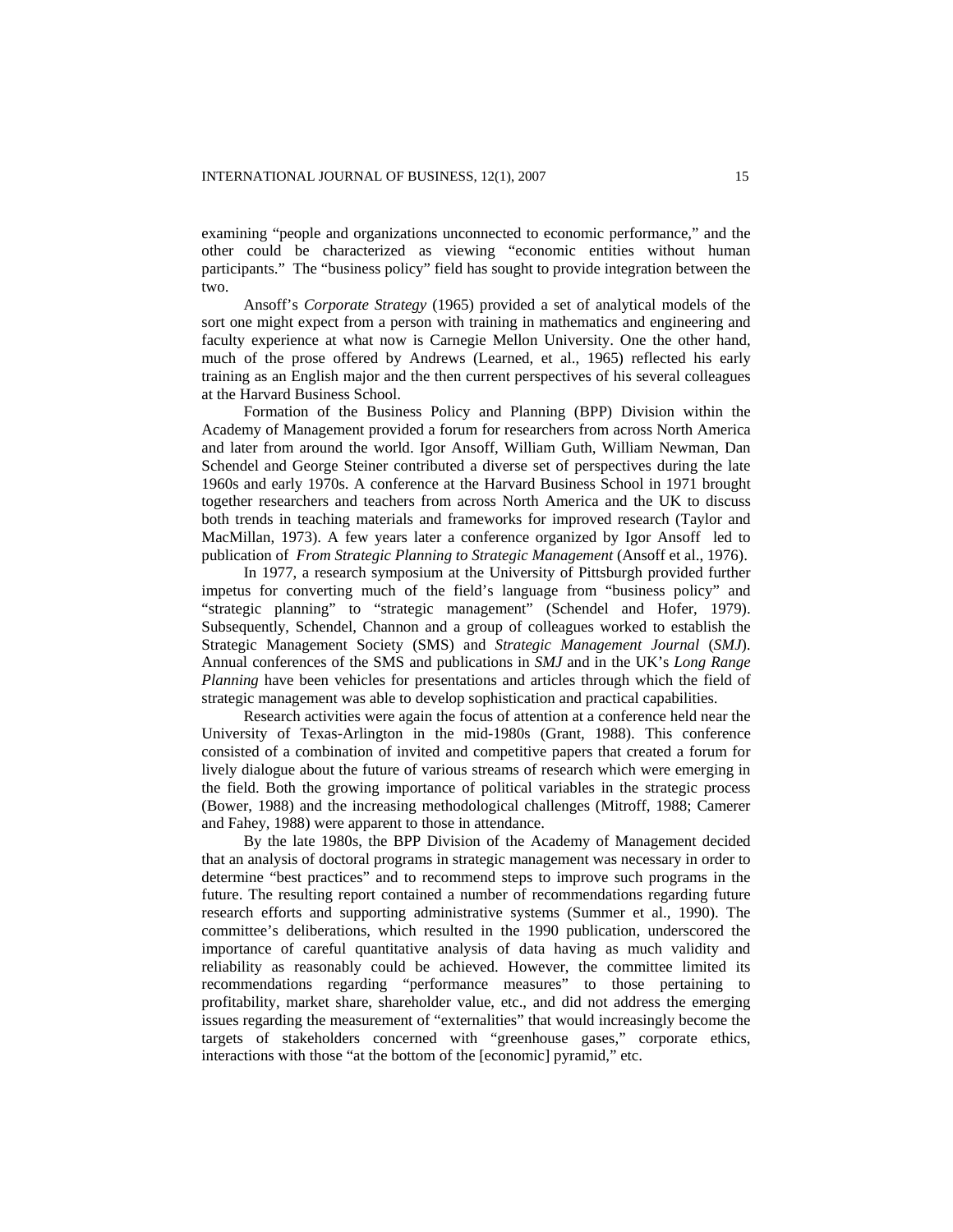A few years later another conference was convened by Rumelt, Schendel and Teece in the vineyards of California to discuss various "fundamental issues in strategy" (1994). Additional and sometimes more specialized conferences have been sponsored by the Strategic Management Society in various parts of the world during recent years as means of encouraging the development, exchange and testing of new ideas in strategic management. With this sequence of symposia and research publications as backdrop, let us now turn to a few of the many advances which have been made during the field's short history.

# **IV. ADVANCES IN THE STRATEGIC MANAGEMENT LITERATURE**

With hundreds of scholars contributing a vast number of articles and research reports during recent years, there have been many more advances in the strategic management literature than space permits us to review here. Developments in the subfields of industrial dynamics, managerial decision making, marketplace globalization, management of technology, stakeholder expectations and organizational structure are described. Industrial dynamics has been the focus of substantial attention by numerous researchers for several decades (Ketchen et al., 2004). Beginning before the formation of the Business Policy and Planning Division of the Academy of Management, the importance of systematic industry analysis was being recognized as important to effective corporate strategy. At least as early as 1968, Harvard Business School faculty were analyzing the competitive pressures facing organizations like the Crown, Cork & Seal Company, not only in terms of their direct rivals from steel container manufacturers like American Can Company and Continental Can Company but also in terms of substitutes from glass bottles and forward integration by ALCOA, Reynolds or other aluminum producers. Backward integration from major beverage and food processing customers also was viewed as a continuous threat (Scott and Thain, 1973). CC&S's deteriorating economic position was remedied after a major investor assumed the leadership position and proposed new concepts of market segmentation, minimum efficient scale facilities, delivery speed and other strategy elements leading to a significant improvement in performance. Such models for understanding competitive environments were extended in Porter's *Harvard Business Review* article (1979) and his related book, *Competitive Strategy* (1980). (Some of the effects of Porter's concepts are analyzed by Armstrong and Green, 2007, later in this special issue of the *International Journal of Business*.)

The "industry analysis" stream of research also witnessed development under the category of "strategic groups" (Hunt, 1972; Hatten et al., 1978). Several research methods have been used by various scholars to further our understanding of factors which contribute to improved performance both within and across strategic groups (Ketchen et al., 2004; McNamara et al., 2003).

Real options have been examined in terms of their potential contributions to investment in innovations or explorations and risk management. However, there are limitations to this framework arising from underlying assumptions and common organizational processes. Hence, determining the contingent conditions under which real options provide good guides to strategic action is important to the advancement of this research stream (Adner and Levinthal, 2004).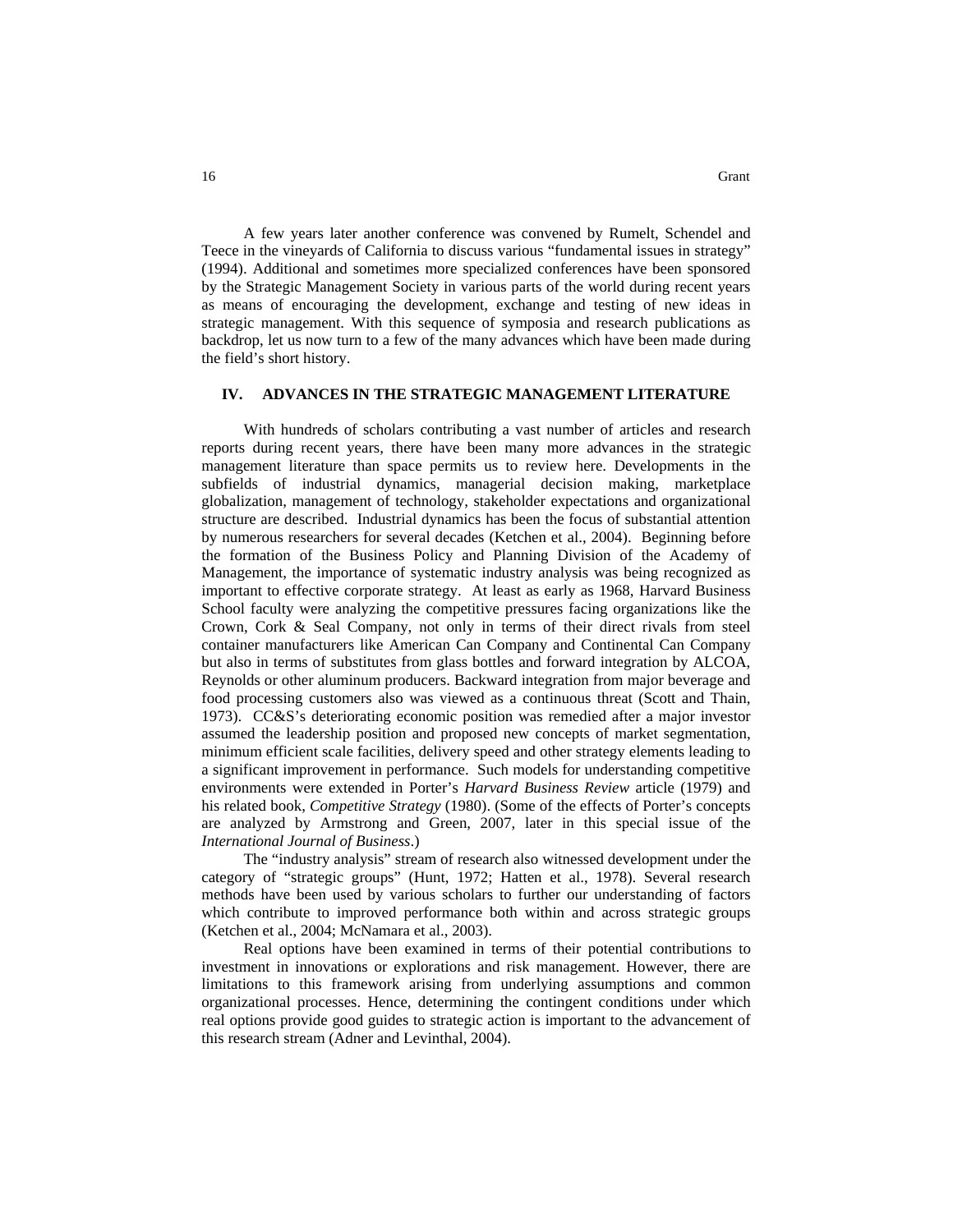Armstrong and Green (2007) contrast performance of firms whose executives emphasized "competitor-oriented" objectives versus performance of firms where focus was more on "profitability," showing higher profitability for those focused on this accounting criterion. Although relationships between market share and business profitability have been analyzed from a variety of conceptual perspectives (Kohli et al., 1990), there is considerable evidence that many companies have pursued market share objectives without understanding the numerous contingencies which lie between market share, profitability and stock price.

Another criticism of the role of economics in strategic management research has emerged in the literature. At issue are questions whether "economic concepts have become self-fulfilling prophesies" (Ferraro et al., 2005) and whether recent research has served to constrain concepts to directly relevant applications (Bazerman, 2005), perhaps as shown in the acceptance of tautology noted by Solow (1958).

Our understanding of the decision-making behavior of strategists has been aided in recent years by research in behavioral economics. As reported a decade ago, managerial biases described as "isolation errors" have a tendency to lead to future scenarios which are overly optimistic, whereas the risks assigned to individual projects are frequently overly pessimistic (Kahneman and Lovallo, 1994). Following the award of a Nobel Prize in 2002 for some of this work, it began to appear before broader audiences (Lovallo and Kahneman, 2003). Undoubtedly, there will be much more to learn as, on one hand, the internet makes rapid decisions regarding complex situations possible, and, on the other hand, both computer viruses and hackers create situations of uncertain reliability. As more detailed documentation becomes available regarding many major decisions during the "internet boom" at the turn of the century, we may be able to gain further insight into well-intended decisions with results that appear very different with the benefits of hindsight. (Unfortunately for researchers, there are so many lawsuits pending that arose from decisions which may not have been wellintended that much of the relevant data is apt to remain confidential until this era of litigation has largely ended.)

The development of cases with strong analytical frameworks can greatly aid our efforts to "take business seriously" (Franke et al., 2007). By using inflation-adjusted data covering an extended period of time, many of the misleading inferences developed by casual observers from nominal data covering short intervals of time at General Electric can be set aside. This methodology is highly consistent with the general recommendations from the BPP Committee's earlier report (Summer et al., 1990).

The effects of leadership on organizational strategy are critiqued below by Bass (2007). He notes the variety of leadership characteristics which have been associated with successful leaders in both research studies and practitioner settings. Related research by Hambrick and Cannella (2004) studied the effects of adding a COO to the leadership function. More recently Hambrick and colleagues (2005) have made additional contributions by analyzing the job demands placed on executives in different contexts. Simsek and colleagues (2005) broadened the leadership role somewhat further to include the entire top management teams (TMTs). Lorange's (2004) analysis of the CEO's roles includes the nature of the interaction with the Board of Directors and the general responsibilities for governance of the organization.

Organizational learning has been studied extensively by several researchers, as noted by Gnyawali and Grant (1997) as well as Thomas et al. (2001). However, the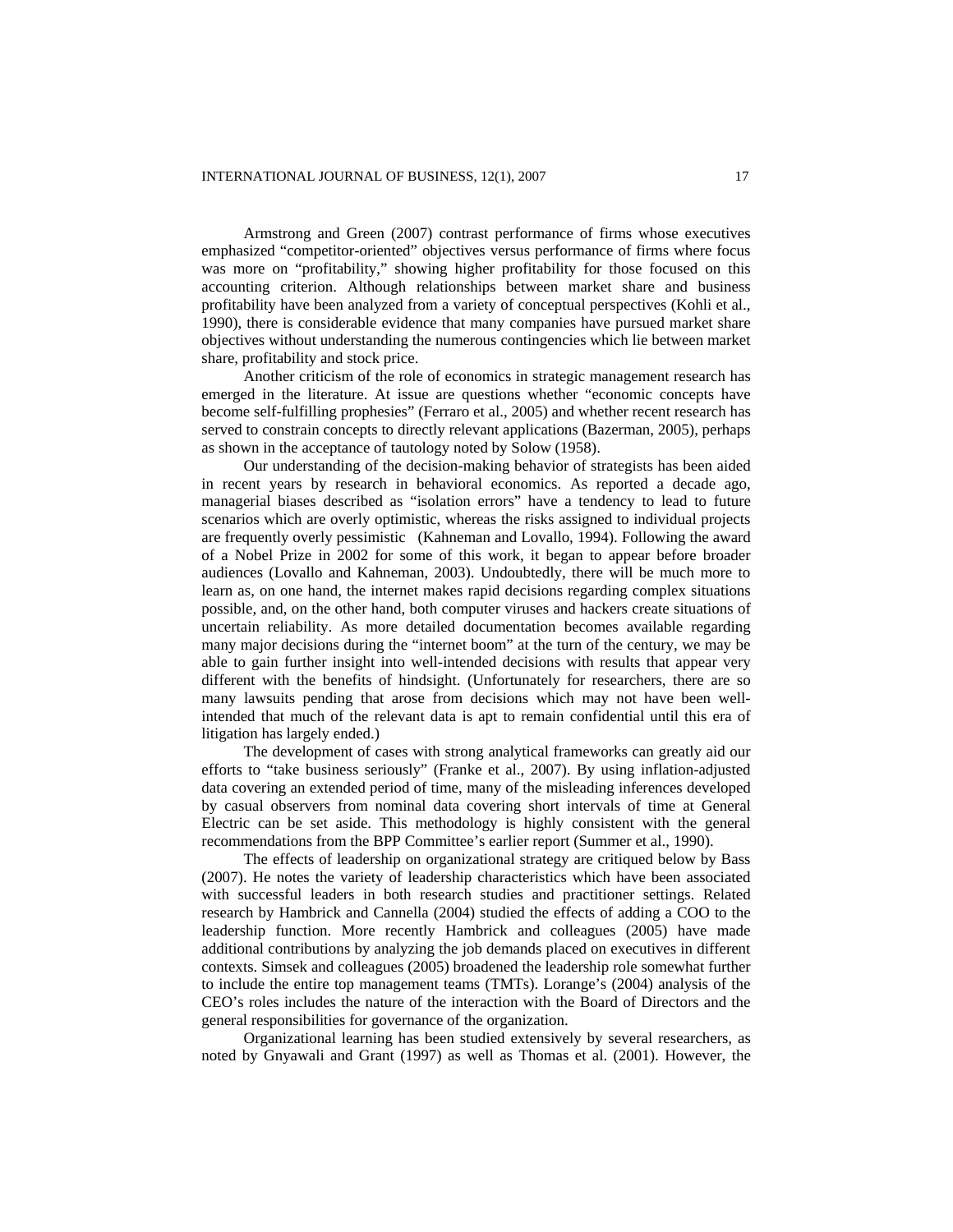challenges for both CEOs and systems designers in the implementation of effective organizational learning systems have been great, as indicated in the research pursued by Amatucci and Grant (1993) and Baumard and Starbuck (2005).

Closely related to leadership and learning issues are matters of corporate governance, which have been studied from different perspectives, including that of CEO succession patterns (Zhang and Rajagopalan, 2004). The effects of "relay succession" or the passing of the CEO title to an internal heir apparent was found to be more successful than alternative selection methods under particular conditions. A key issue for many members of boards of directors responsible for choosing new leadership has had to do with the role of globalization in the future of the company and the type of executive needed in order to meet such demands effectively. Morgenson (2005) and Franke (1997) suggest that corporate and national performance may benefit from "shareholder democracy" and "industrial democracy"--the latter involving the wider set of stakeholders required by law in nations of the European Union.

In addition to studying effects of industries and leaders on strategic performance, researchers have recognized that globalization has become an increasingly important force as borders have opened, communications costs have declined, and collaborations among loose collections of firms and individuals has been greatly facilitated (Doz et al., 2001). On the other hand, some researchers realize that much of the cost of global production, transportation and sales have continued to be treated as an externality, and thus are not reflected fully in product costs or prices (Lovins, 2004). While scholars wonder how to accurately measure the results of such operations, Kono and Clegg (2001) have noted that many managers wonder how long it will be before they will be asked or required to incorporate "clean up costs" in their financial statements. Perhaps the reporting increasingly required of fossil fuel based electric power generating plants will become more broadly applicable. In the meantime, several major participants in the banking industry are broadening their application of the "Equator Principles" governing the ecosystem consequences of their major loans (Deutsch, 2006).

As part of the effort to incorporate globalization issues into the study of strategic management, there arises the almost inevitable debate about which are the better paradigms and tools for the work (Shenkar, 2004). For example, how crucial are investment levels or cultural differences in various sectors of the economy, and when is geographic location a crucial variable? Franke et al. (1991) examined cultural and convergence effects on economic growth in eighteen developed and less developed countries over two time periods. Snodgrass and Grant (1986) studied effects of cultural characteristics on planning and control systems across three substantially different countries. Which cultures may have converging characteristics as a result of educational systems and global communications, and which are being deliberately isolated as a means of sustaining cultural arbitrage through tourism? Browne's research (2004) among different cultures in the Caribbean suggests that those pursuing autonomy and status in parts of those economies reflect differences in both cultural origin and gender. As researchers have tried to separate the factors which yield superior performance in multi-unit firms, one factor that seems to have been under-studied is the effect of countries in which operations occur, as opposed to industries or form of firm affiliation. Recent research by Makino (2004) illustrates that such "country effects" can be quite strong, particularly when businesses are operating in less developed economies.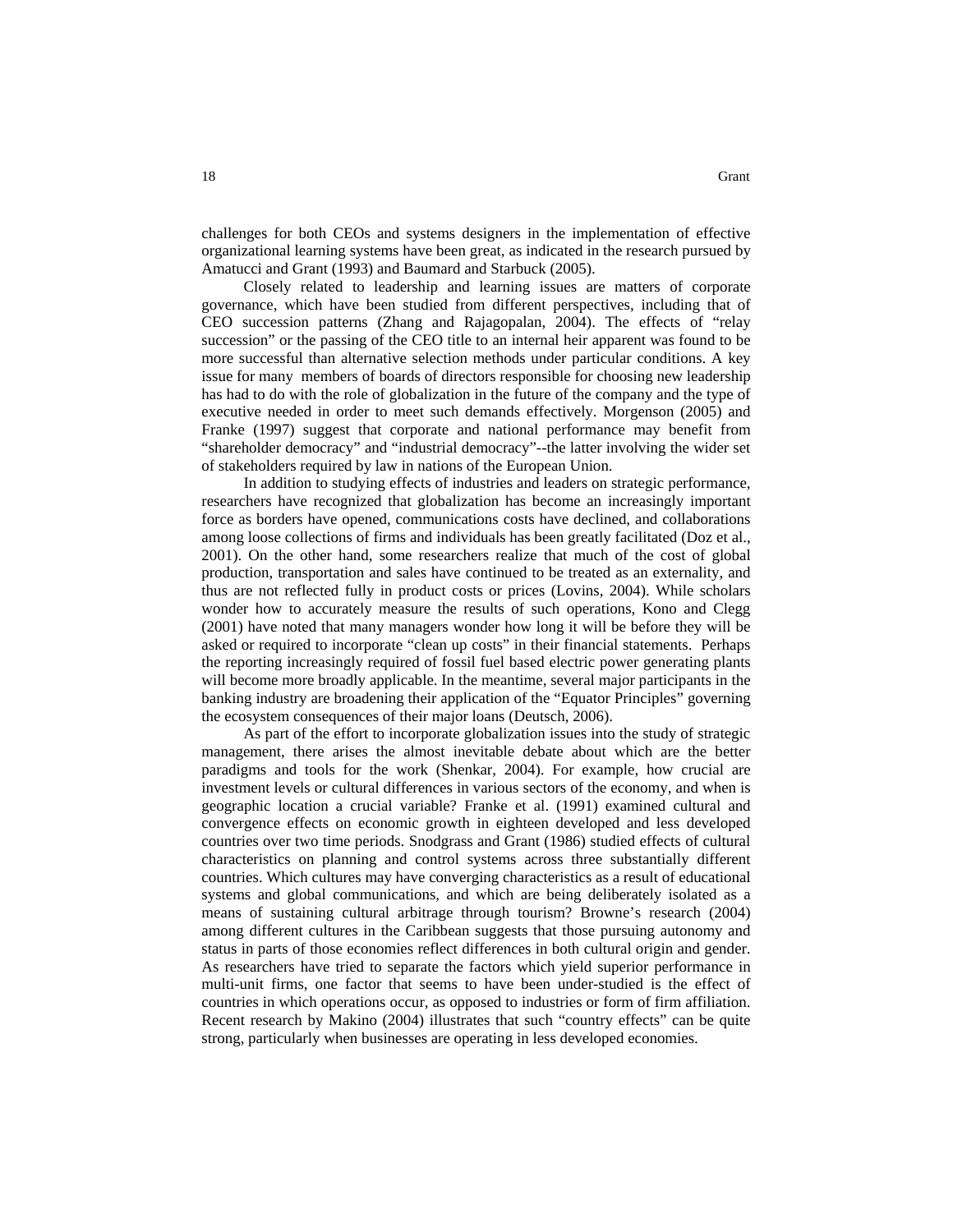Many of the rapid developments during recent years, particularly in China and India, have given rise to research activities and questions with far-reaching implications. The speed with which both manufacturing and service sector activities have been growing in Asia has stimulated many to wonder whether their fundamental assumptions about value-added chains, rates of technical and market change, expectations of governments, etc., are rooted firmly or instead rest on shifting sands (Scott and Matthews, 2002). The roles of investment (Franke and Miller, 2007) and also culture and convergence (Franke, 1999) were evaluated as performance strategies for "first" and "second" world countries, showing that capital utilization (with compatible culture) rather than the rate of investment seems to benefit economic growth, regardless of underlying socio-political system. Based on a study of several hundred firms in China, Davies and Walters (2004) found that respondents felt their economic performance was more a function of locating in munificent environments and emphasizing satisfaction of customers' needs than it was of adopting a particular strategic direction.

Ricart and colleagues (2004) have summarized the status of research pertaining to international strategy, with particular emphases on the consequences of geography and the locations of various parts of different firms. In addition, they note the substantial missed opportunities for business as an effect of having more than half of the world's population living in poverty and essentially outside the broader commercial system. Research by London and Hart (2004) indicates that strategists who are seeking to serve the developing majority of the world's population by applying to them models taken from post-industrial markets may be missing significant opportunities. They argue that corporations need to develop a competence they call "global capability in social embeddedness" if they expect to prosper in distinctively different socioeconomic environments. Hence, a resulting issue for corporate leaders and researchers might be to further refine the conditions under which elements of recent scholarship will lead to improved organizational performance.

The idea of "economic clusters" being important to the success of some firms and economic regions (Porter, 1990) has been applied in both international and local settings. A strong component of many such analyses has been the role of indigenous technical training as a means to facilitate higher value-added work. Given that many companies feel that the technical component of strategy has been growing rapidly in importance in various sectors of the economy, the search for both economies and speed has led to the global sourcing of R&D or innovation activities, particularly to countries which have invested heavily in systems for technical education (Engardio and Einhorn, 2005; Williamson and Zeng, 2004). On the other hand, the physical co-location aspects of the "cluster" concept are being challenged by researchers who feel that highly efficient telecom services may be reducing the importance of geography in many hightech sectors (Tallman et al., 2004).

The variety of technological factors influencing strategy was illustrated recently in a Special Issue of the *Strategic Management Journal* (McEvily et al., 2004). Topics ranging from the idiosyncratic origins of technologies to the management of supporting processes in MNCs were covered by various authors. The increasing importance of "globalizing" the innovation process has been the focus of work by Santos and colleagues (2004). At the same time that substantive innovations need to be matched to customers' interests, researchers have been developing concepts for retaining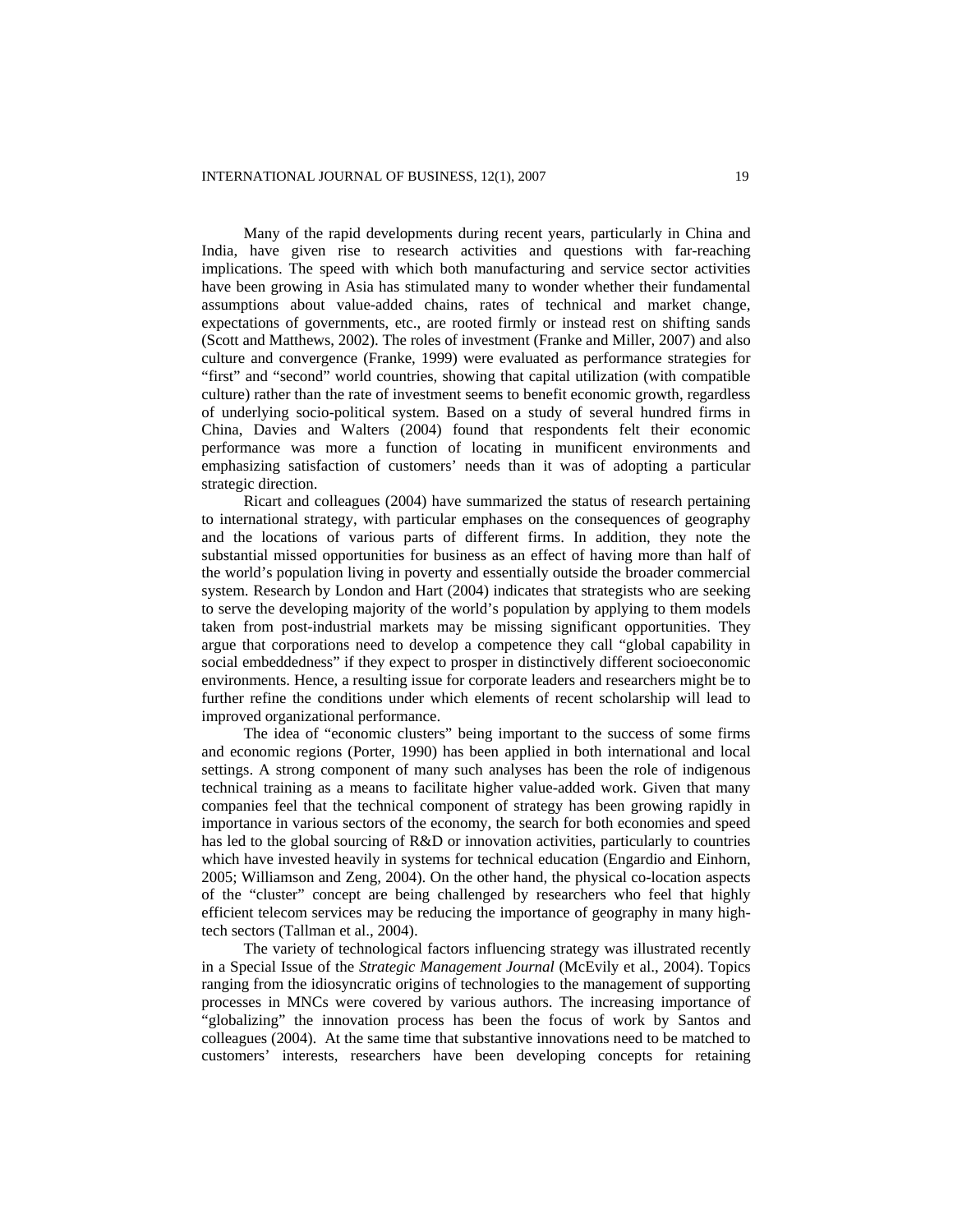intellectual property rights (IPR) in the name of the organization which has made the developmental investment (Reitzig, 2004).

While macro-level decisions involving the structure of "economic [or industrial] clusters" and associated technologies have been important to strategy research, there are other fundamental issues evolving from the values of customers, employees and participating citizens. The work of Nobel Prize winner Amartya Sen (2003) underscores the importance of "freedom" and perhaps democracy as basic human values in contrast or in addition to "wealth or income." The issue of consumers' sense of well-being is further influenced by the "paradox of choice," as articulated by Schwartz (2004). If the paradox about personal satisfaction declining when choices for a given individual exceed a certain number proves to be widespread, then strategists may need to shift their thinking away from "mass customization" and toward a different notion of "requisite variety." For strategic management researchers to "take business seriously," they may need to address the variety of performance outcomes of interest to the broader society, or risk being viewed as treating "economics as religion" (Nelson, 2001; Veblen, 1998 [1898]).

Another piece of research aimed at integrating parts of "the big picture" was developed by Stimpert and Duhaime (1997). Their empirical work joined the industry, corporate and business levels of analysis in an assessment of organizational performance. More recent work by Helfat and Eisenstadt (2004) has addressed the organizational design issue of when external markets provide more or less efficiency and effectiveness than do internal markets. For example, organizational "modularity" for achieving benefits of related-unit diversification over time and thus permitting *inter*temporal economies of scope often may be just as important as *intra*-temporal economies arising from close subunit coordination.

As legal entities seek to provide a bridge to external markets, the importance of various network and alliance configurations becomes important to strategists. Such relationships have been studied in several different settings, including cooperativecompetitive networks (Madhaven et al., 2004). Strong "internetworking" systems have been shown to facilitate external partnering (Brews and Tucci, 2004) among organizations. A subset of general network structures involves those supporting sophisticated supply chain management functions and the benefits which they can provide to corporate strategies (Hult, et al., 2004). Other networks have been studied in the context of innovation and related product launches (Venkatraman and Lee, 2004). In related work, customer learning processes have been studied in relationship to the strategies selected by firms (Zahay and Griffin, 2004).

The study of strategic resources and related valuations inevitably leads on to questions pertaining to the sustainability of physical ecosystems, so that domain has also been receiving increased attention by a number of researchers (Bansal and Clelland, 2004; Bansal and Roth, 2000; Branzei et al, 2004; Christmann, 2004; Cordano and Frieze, 2000; Economy, 2004; Flannery, 2005; Franke et al., 2005; Freeman, et al., 2000; Geyer and Jackson, 2004; Hart, 1997; Hollander, 2003; Lovins, 2004; Marcus, 2004; Russo, 2003; Schelling, 2006; Shrivastava, 1995). In spite of more than a decade of strategy research and a longer stream of effort among natural and physical scientists, many atmospheric and oceanographic analysts in Europe, Asia and North America remain quite concerned that corporations, governments and individuals are not modifying their behaviors fast enough to avoid costly problems in the next quarter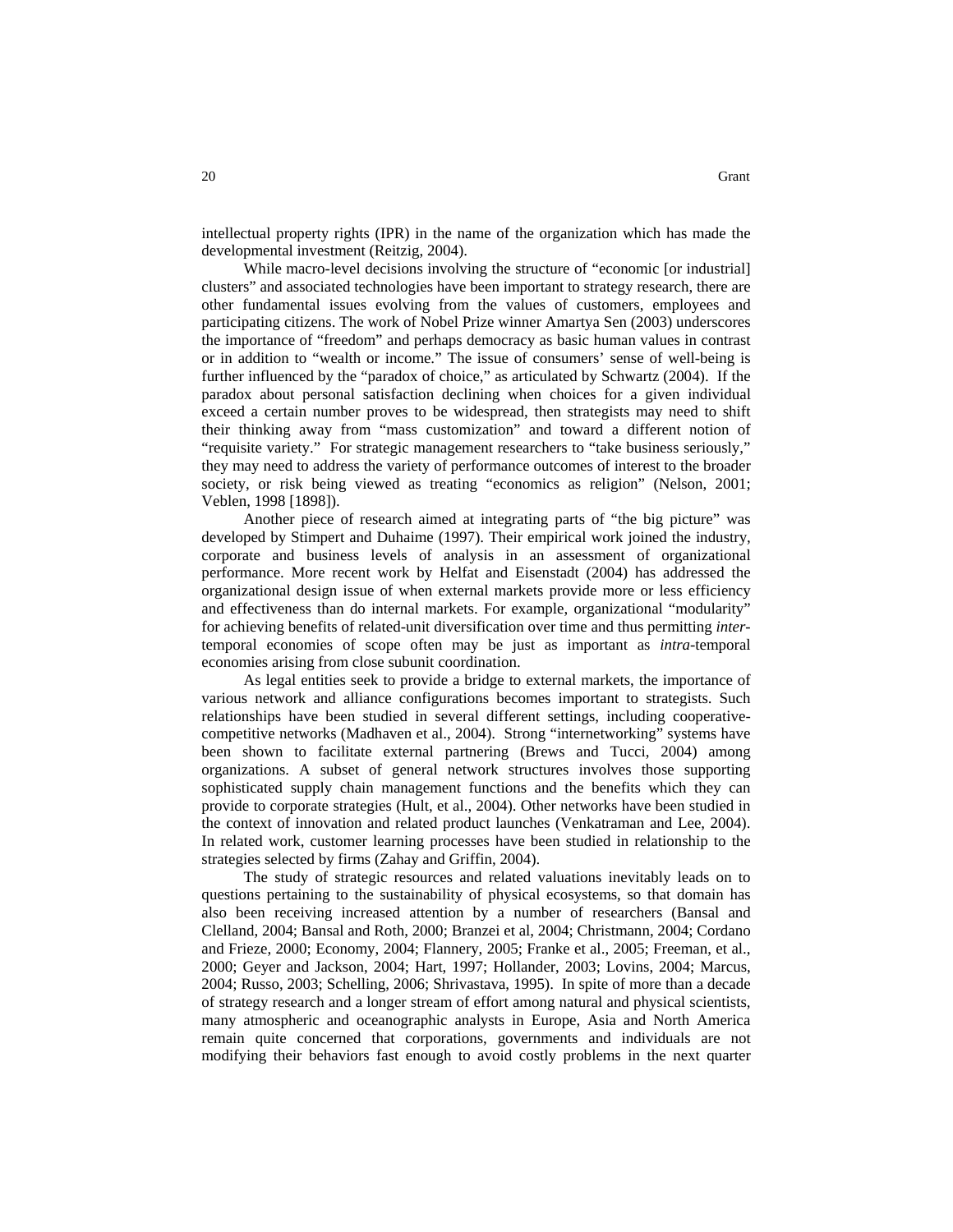century (Harvey, 2005; Holdren, 2006; Scheiermeier, 2006; Schneider, 2005; Stern, 2007; Witze, 2006) – the relatively short period of time during which the *Strategic Management Journal* has been published. Multimillion dollar decisions by BP (formerly British Petroleum), HSBC (Hong Kong Shanghai Bank Corp), Toyota, DuPont, Interface, Albertson's, General Electric, Marks & Spencer, Wal-Mart and many others have served to illustrate both the perceived need for societal action and the technologies available for current implementation, but it remains to be seen how societies will evaluate the overall performance of companies, industries and governments.

If one chooses to assess corporate performance in terms of a comprehensive environmental perspective, then some of the conflicts surrounding the evolution of the World Trade Organization (WTO) can be interpreted as reflecting the perspectives of different stakeholder groups and the goals they hold for business entities (Freeman et al., 2004; Post et al., 2002; Sundaram and Inkpen, 2004). While some stakeholders focus their attention on longer-term collective benefits, others choose to emphasize the short-term costs or rewards to specific individuals. At issue in many of these stakeholder conflicts may be the fundamental purposes of business organizations or what Giacolone (2004) terms the "transcendent goals" of both businesses and education of the managers who guide them. A general framework for considering performance criteria within such a multi-level a control system context has been offered by Grant and Rajagopalan (2001), and a broader set of criteria has been suggested more recently by Epstein and Roy (2003).

Where there is discussion of appropriate performance criteria for corporations, a related issue regarding the types of organizations which might most successfully serve various functions within the economy often is addressed. For example, Grant (1988) illustrated different possible levels of participation across stylized sectors of the economy, and Mintzberg (1996) developed an extensive explanation for why different countries might choose to have various levels of private, NGO, and government participation in various parts of their economies. The effects of NGOs on strategies of private sector firms have been documented by Doh and Teegen (2003) and Argenti (2004). In a series of analyses with emphasis on the healthcare sector, Bornstein (2004) has shown how stakeholders have learned to bridge social system failures between the private and governmental sectors in the name of "social entrepreneurship." Related study by Taylor (2005) has shown how the "fair trade" initiative within the coffee industry and the "sustainable forest" efforts within the timber industry have altered the dimensions of competition through the value chain. In short, some people seem committed to supporting NGOs that are willing to replace the roles of corporations and government agencies when they feel their interests are not being served adequately. The intersection of research involving a variety of performance criteria and the mix of organizational types to be measured should be an increasingly useful one over time.

Institutional roles that strongly influence the strategic contexts for firms have been studied by strategy researchers and others for many years. Among the earlier pieces of research involving the active intersection of governmental strategists and those in the private sector was the book by McArthur and Scott, *Industrial Planning in France* (1970)*.* Smeltz and Miller (1988) analyzed the intense interactions between an important financial regulatory agency and the firms being regulated in the case of the Financial Accounting Standards Board (FASB). Studies such as these set the stage for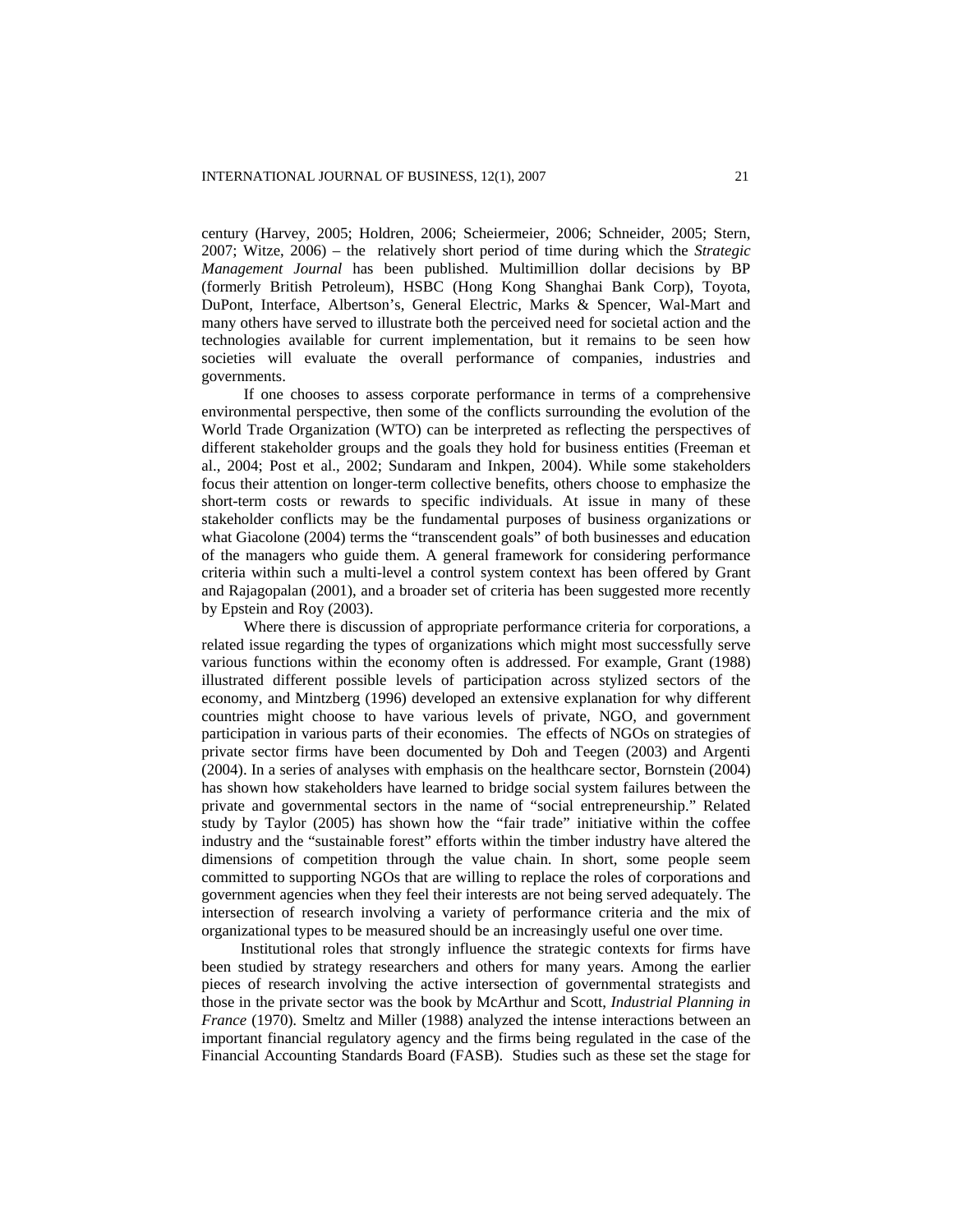the development of a system of "non-market strategies" (Baron, 1995). Spencer et al. (2005) illustrate four types of national political institutional structures and selected countries fitting each category. The interactions among strategists in various sectors of such multi-level, multi-system contexts (Starik and Rands, 1995) can be seen in Christmann's (2004) study of MNCs, which showed that such firms tend to standardize environmental policy dimensions in response to stakeholders, but this action then reduces the firms' capacities to exploit cross-country variations in regulatory regimes. Even more recently, Bonardi and Keim (2005) have analyzed corporate political strategies for dealing with broadly recognized issues facing firms. Such work seemingly will be increasingly important as advanced information technology conveys the interests and concerns of customers, NGOs and governments more broadly, cheaper and faster.

Space limitations for this review of advances in strategic management have necessarily led to the omission of many papers deserving of recognition. However, their diversities of topics and publication channels suggest the reasons for the research challenges which seem to lie ahead.

#### **V. EVOLVING RESEARCH CHALLENGES**

We can be encouraged by the advances in strategic management research during recent years, but participants in the field need to be prepared to accept the evolving requirements which lie ahead.

Identification of the relevant system for analysis seems to be a growing challenge as networks and clusters are connected with words, sights and sounds via the internet in largely invisible and almost costless ways. Organizations that are legal entities for accounting purposes may extend more broadly through important but informal alliance systems involving "untraded" interdependencies.

Measurement of commonly acceptable performance outcomes faces additional obstacles as many investors and other members of society look beyond shareholders' financial wealth maximization to other criteria, whether they be characterized in terms of social responsibility, ecological footprint, or net greenhouse gas emission levels (Epstein and Roy, 2003; USGAO, 2004). Determining accounting for GHGs may become as complex a measurement problem as that for recording and disclosing stock option awards, as those seeking to implement the European Union's Emissions Trading Scheme (EU-ETS) are discovering (Murray, 2005).

Environmental or contextual analyses which help researchers distinguish firms and industries that are competing primarily among themselves from those which are impacted substantially by government-level strategies and those of major NGOs will be important to the understanding of successful strategies. Starik and Marcus (2000) have illustrated ways in which such a breadth of perspective can be helpful, and other good examples may exist.

Depending on the extent to which society's concept of the "environment of business" evolves during the next few years, there may be increasing need for multiattribute performance measures in more types of research (Porritt, 2005). If "tipping points" occur as a result of atmospheric or oceanic changes, then concepts of risk management and contingency planning may become much more prominent aspects of the research and management agenda (Daly, 2005; Gore, 2006). But, according to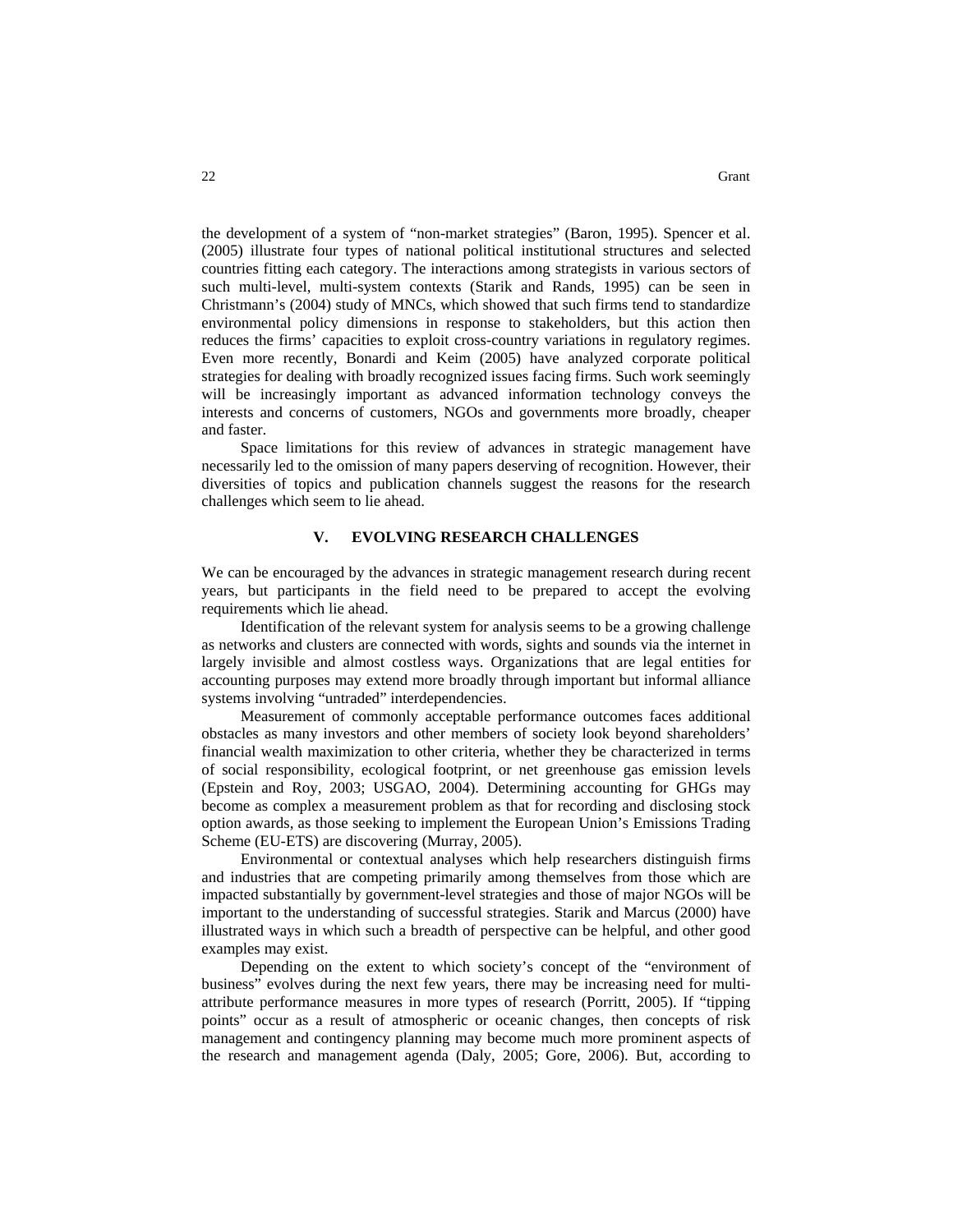Ruddiman (2005), for 8,000 years human-economy-sourced environmental warming due to emissions of CH4 from wet rice farming and of CO2 from land clearing and later from burning fossil fuels—has created *beneficial* climatic changes. Since the beginnings of agriculture, followed by industry, humankind has offset a 100,000-year astronomically determined glacial cycle. The major "global warming" problem seems to be budgeting fossil fuel consumption and GHG production as needed over the next 90,000 or so years. First we need to avoid climate shocks such as a halt to the Gulf Stream, which in the short term could devastate the global economy. Then we need to conserve fossil fuels in order to release CO2 gradually, to hold back the cycle's global cooling and glacier formation. For this, our collective strategic management perspective must become very long term.

 As the above issues are addressed, research methods will test new hypotheses, in some cases with new types of data. Advancing the constructs (Venkatraman and Grant, 1986), documenting the interrelationships (Burgelman, 2002), and improving the measurements (Boyd et al., 2005; Franke et al., 2007) and the modes of analysis (Camerer and Fahey, 1988; Ketchen et al., 2004) are among the methodological enhancements which will be sought. Nonetheless, there still are serious socio-legal constraints on applications of social sciences to business activities, which can adversely affect performance, as illustrated by Barrett (2007).

Additional debates will arise regarding the best ways to structure and distribute new knowledge in order to achieve intended effects. For example, Bennis and O'Toole (2005) question whether many business schools have become overly committed to what they describe as the "scientific model" of learning rather than the "professional model," which they attribute to many law schools and medical schools. Podsakoff et al. (2005) found management journals during two recent decades to be focused very heavily on relationships among academics, rather than on potential and actual use by management practitioners. In a similar spirit, Ramos-Rodriguez and Ruis-Navarro (2004) assessed the "intellectual structure of strategic management research" by analyzing the contents of the *Strategic Management Journal* during 1980-2000.

Another domain of research which may have increasing importance in the strategy domain involves "other-regarding preferences," as opposed to "self-regarding preferences" upon which much existing research is based (Camerer and Fehr, 2006).

In spite of the best efforts of thoughtful researchers and practitioners, there will be many key elements of strategy which will only be partially understood for many more years. In view of such probable circumstances, strategists might be well advised to follow the "precautionary principle" [\(www.PPrinciple.net\)](http://www.pprinciple.net/) in domains with longterm consequences. Making strategic choices with a precautionary perspective might constitute another form of "option" in the minds of some analysts.

#### **VI. CONCLUSIONS**

In summary, there have been many advances in strategic management during recent years, but much remains to be accomplished if the field is to serve businesses and societies during the years ahead. For example, a range of stakeholders will be watching the performance of companies and judging them according to the criteria which they feel are important at the moment. As a result, more attention may need to be given to a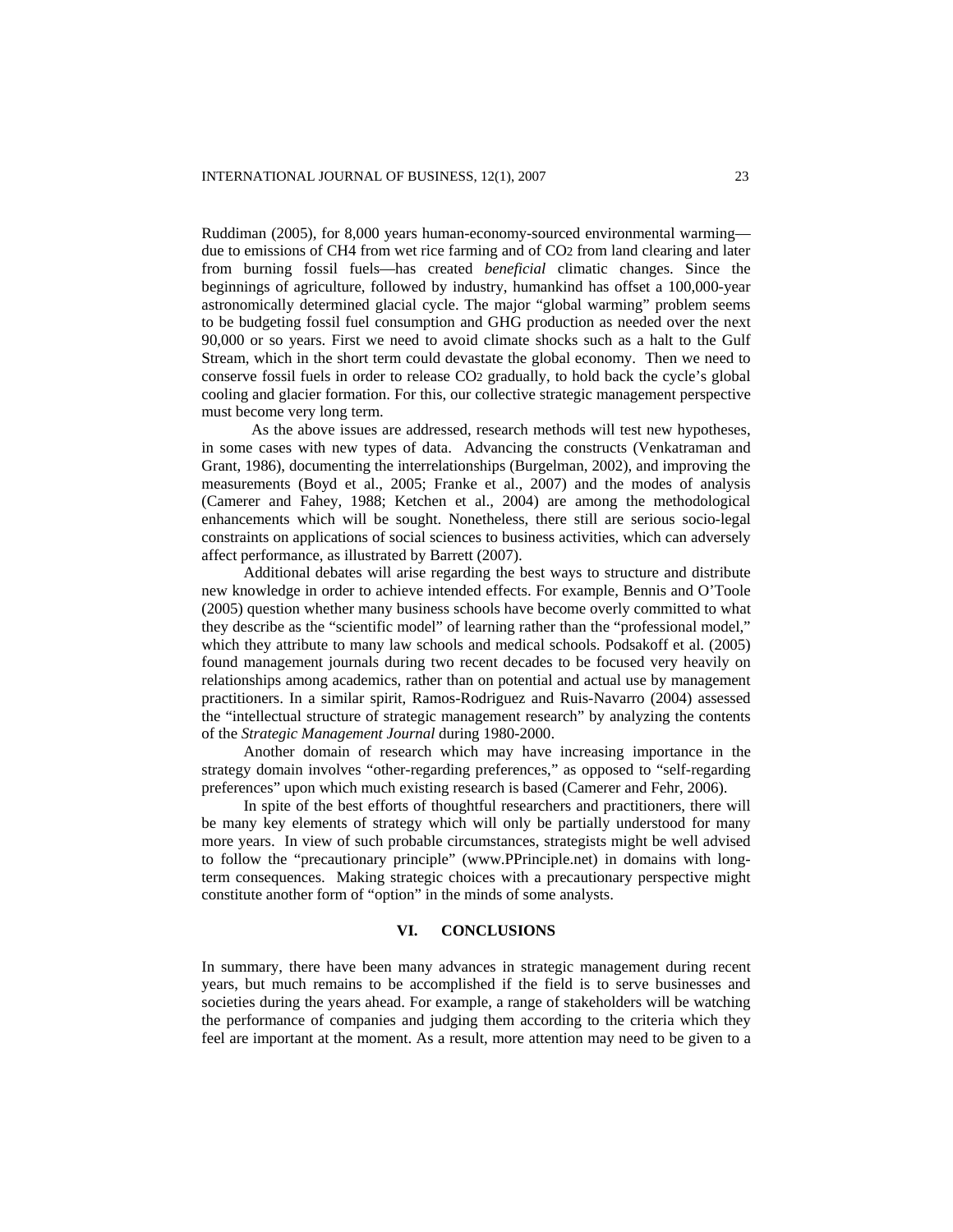broader set of performance criteria, which in turn will need to be measured in costeffective ways.

Others will be asking from various political perspectives about the appropriate roles for different levels of government and various NGOs in shaping the context for private sector actions. Such questions will be answered in part by the sensitivity of groups to the perceived condition of collective goods, e.g., atmospheric and ocean conditions. Hence, the technical and communication skills of strategists and their media advisors will shape the global contexts within which decisions about products and services, operating processes and reporting expectations will be shaped.

If "strategists" from many sectors can learn to collaborate in increasingly sophisticated ways, the opportunities for improved research and greater understanding of both social and physical ecosystems will be particularly great during the years ahead.

This lead article for the series on "Taking Business Seriously" introduces and places in context the five more specialized articles. It also points to the critical importance of strategic management for our societies and economies, as well as for our corporations and other organizations.

#### **REFERENCES**

- Adner R, Levinthal DA. 2004. "What is *not* a Real Option: Considering Boundaries for the Application of Real Options to Business Strategy." *Academy of Management Review* **29**(1): 74-85.
- Amatucci FM, Grant JH. 1993. "Eight Strategic Decisions that Weakened Gulf Oil." *Long Range Planning* **26**(1): 98-110.
- Ansoff HI. 1965. *Corporate Strategy: An Analytical Approach to Business Policy for Growth and Expansion*. McGraw-Hill: New York.
- Ansoff HI, Declerck RP, Hayes RL. 1976. *From Strategic Planning to Strategic Management*. Wiley: New York.
- Argenti PA. 2004. "Collaborating with Activists: How Starbucks Works with NGOs." *California Management Review* **47**(1): 91-114.
- Armstrong JS, Green KC. 2007. "Competitor-oriented Objectives: The Myth of Market Share." *International Journal of Business*, **12**(1)
- Bansal P, Clelland I. 2004. "Talking Trash: Legitimacy, Impression Management, and Unsystematic Risk in the Context of the Natural Environment." *Academy of Management Journal* **47**(1): 93-103.
- Bansal P, Roth K. 2000. "Why Companies go Green: A Model of Ecological Responsiveness." *Academy of Management Journal* 43(4): 717-736.
- Barber BR. 1995. 2001. *Jihad vs. McWorld*. Ballantine Books: New York.
- Baron DP. 1995. "The Nonmarket Strategy System." *Sloan Management Review* Fall: 73-85.
- Barrett GV. 2007. "Logical and Legal Limitations in Applying Social Science to Business." *International Journal of Business*, **12**(1).
- Bass BM. 2007. "Executive and Strategic Leadership." *International Journal of Business*, **12**(1).
- Baumard P, Starbuck WH. 2005. "Learning from Failures: Why it May not Happen." *Long Range Planning* 38: 281-298.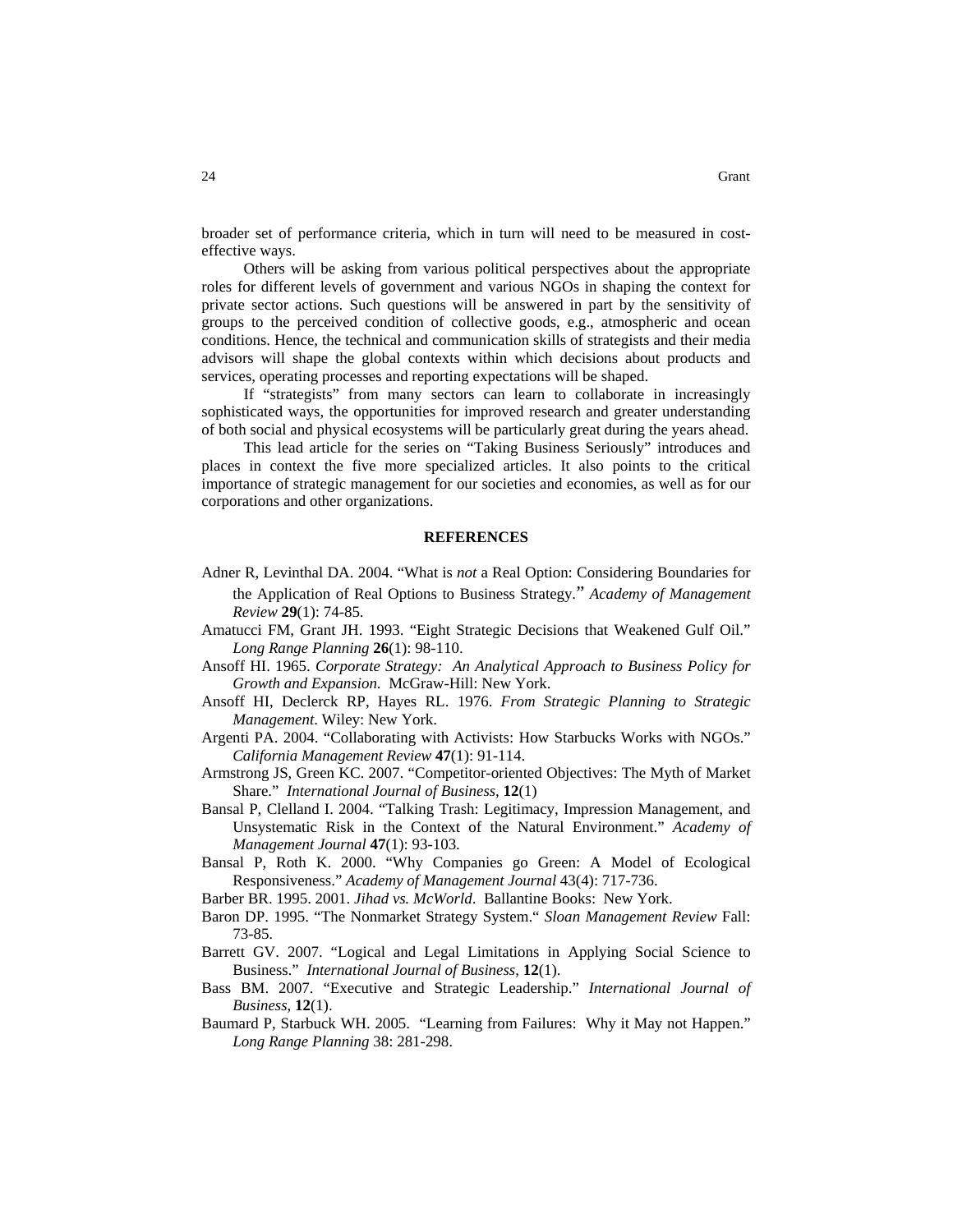- Bazerman MH. 2005. "Conducting Influential Research: The Need for Prescription Implications." *Academy of Management Review* **30**(1): 25-31.
- Bennis WG, OToole J. 2005. "How Business Schools Lost Their Way." *Harvard Business Review* **83**(5): 96-104.
- Bernstein A. 2004." Shaking up Trade Theory." *BusinessWeek.* Dec. 6: 116-118, 120.
- Bonardi JP, Keim GD. 2005. "Corporate Political Strategies for Widely Salient Issues." *Academy of Management Review* **30**(3): 555-576.
- Bornstein D. 2004. *How to Change the World: Social Entrepreneurs and the Power of New Ideas*. Oxford University Press: Oxford, UK.
- Bower JL. 1988. "Managing in a Politicized World." In *Strategic Management Frontiers*, Grant J (ed.). JAI Press, 73-86: Greenwich, CT.
- Boyd BK, Gove S, Hitt MA. 2005. "Construct Measurement in Strategic Management Research: Illusion or Reality? " *Strategic Management Journal* **29**: 239-257.
- Branzei O, Ursacki-Bryant TJ, Vertinsky I, Zhang W. 2004. "The Formation of Green Strategies in Chinese Firms: Matching Corporate Environmental Responses and Individual Principles. "*Strategic Management Journal* **25**: 1075-1095.
- Brews PJ, Tucci CL. 2004. "Exploring the Structural Effects of Internetworking." *Strategic Management Journal* **25**(5): 429-451.
- Browne, KE. 2004. *Creole Economics: Caribbean Cunning Under the French Flag*. University of Texas Press: Austin, TX.
- Buffett, WE. 2002. "Who Really Cooks the Books?" *The New York Times*, July 24, Section A, p. 19.
- Burgelman RA. 2002. *Strategy is Destiny: How Strategy-Making Shapes a Company's Future.* Free Press: New York.
- Camerer C, Fahey L. 1988. "The Regression Paradigm: A Critical Appraisal and Suggested Directions." In *Frontiers of Strategic Management*, Grant J. (ed). JAI Press: Greenwich, CT; 443-459.
- Camerer C, Fehr E. 2006. "When Does "Economic Man" Dominate Social Behavior?" *Science* **311** (Jan. 6): 47-52.
- Christensen CM, Anthony SD, Roth EA. 2004. *Seeing What's Next: Using the Theories of Innovation to Predict Industry Change*. Harvard Business School Press: Boston.
- Christmann P. 2004. "Multinational Companies and the Natural Environment: Determinants of Global Environmental Policy Standardization." *Academy of Management Journal* **47**(5): 747-760
- Cordano M, Frieze IH. 2000. "Pollution Reduction Preferences of U.S. Environmental Managers: Applying Ajzen's Theory of Planned Behavior." *Academy of Management Journal* **43**(4): 627-641.
- Daly H. 2005. "Economics in a Full World." *Scientific American*, Sept.: 100-107.
- Davies H, Walters P. 2004. "Emergent Patterns of Strategy, Environment and Performance in a Transition Economy." *Strategic Management Journal* **25**: (347- 364).
- Deutsch CH. 2006. "More Lenders Join in Pledge to Safeguard Environment." *New York Times* July 6, Section C, p. 11.
- Doh JP, Teegen H (eds). 2003. *Globalization and NGOs: Transforming Business, Government, and Society*. Praeger: Westport, CT.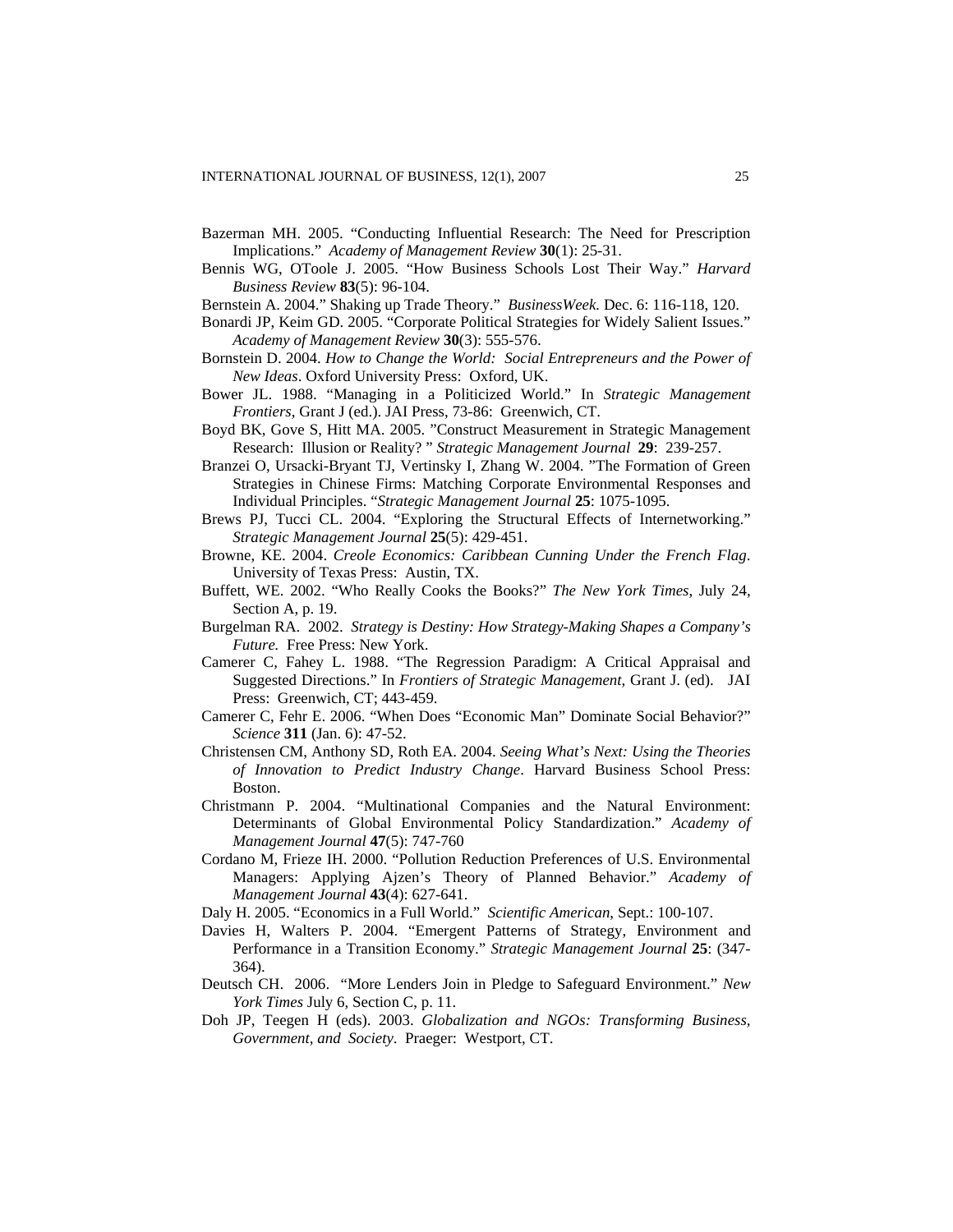- Doz YL, Santos J, Williamson PJ. 2001. *From Global to Metanational: How Companies Win in the Knowledge Economy*. Harvard Business School Press: Boston, MA.
- Economy, EC. 2004. *The River Runs Black: The Environmental Challenge to China's Future*. Cornell University Press: Ithaca, NY.
- Engardio P, Einhorn B. 2005. Outsourcing innovation. *BusinessWeek* March 21: 84- 88, 90, 92, 94. Epstein MJ, Roy M-J. 2003. "Improving Sustainability Performance: Specifying, Implementing and Measuring Key Principles." *Journal of General Management* **29**(1): 15-31.
- Ferraro F, Pfeffer J, Sutton RI. 2005. "Economics Language and Assumptions: How Theories Can Become Self-fulfilling." *Academy of Management Review* **30**(1): 8- 24.

Fishman, TC. 2005. *China Inc.* Scribner: New York.

- Flannery, T. 2005. *The Weather Makers: How Man Is Changing the Climate and What it Means for Life on Earth.* Atlantic Monthly Press: New York.
- Franke, RH. 1997. "Industrial Democracy and Convergence in Economic Performance." In *Research in the Sociology of Work* **6**: 95-108, Hodson R (ed). JAI Press: Greenwich, CT.
- Franke RH. 1999. "Transformation of the Second World from Plan to Market: Economic Effects of Culture, Convergence, and Investment." *International Journal of Business* **4**(1): 39-51.
- Franke RH, Hofstede G, Bond MH. 1991. "Cultural Roots of Economic Performance: A Research Note." *Strategic Management Journal* **12**: 165-173.
- Franke RH, Miller JA. 2007. "Capital Investment *versus* Utilization in Business Performance and Economic Growth. " *International Journal of Business*, **12**(1).
- Franke RH, Mento AJ, Prumo SM, Edlund TW 2007. "General Electric Performance over a Half Century: Evaluation of Effects of Leadership and Other Strategic Factors by Quantitative Case Analysis." *International Journal of Business*, Special Issue on "Taking Business Seriously," **12**(1).
- Franke RH (organizer), Sherman JD, Needleman HA, Mangano JJ, Sternglass EJ, Silverman LJ. 2005. "Shaping the Future: Environmental Pollution, Population Change, and Economic Productivity." Symposium, American Association for the Advancement of Science, Washington, DC (Feb. 18).
- Freeman RE, Wicks AC, Parmar B. 2004. "Stakeholder Theory and 'the Corporate Objective Revisited.'" *Organization Science* **15**(3): 364-369.
- Freeman RE, Pierce J, Dodd R. 2000. *Environmentalism and the New Logic of Business: How Firms can be Profitable and Leave our Children a Living Planet*. Oxford University Press: New York.
- Friedman BM. 2005. *The Moral Consequences of Economic Growth*. Knopf: New York.
- Friedman TL. 2005. *The World is Flat: A Brief History of the Twenty-first Century.*  Farrar, Straus & Giroux: New York.
- Geyer R, Jackson T. 2004. "Supply Loops and Their Constraints: The Industrial Ecology of Recycling and Reuse." *California Management Review* **46**(2): 55-71.
- Ghemawat P, Kennedy R, Khanna. 1998. "Firms' Strategies and National Institutional Environments." in *Managing Strategically in an Interconnected World*, Hitt MA, Ricart i Costa JE, Nixon RD (eds). Wiley: New York.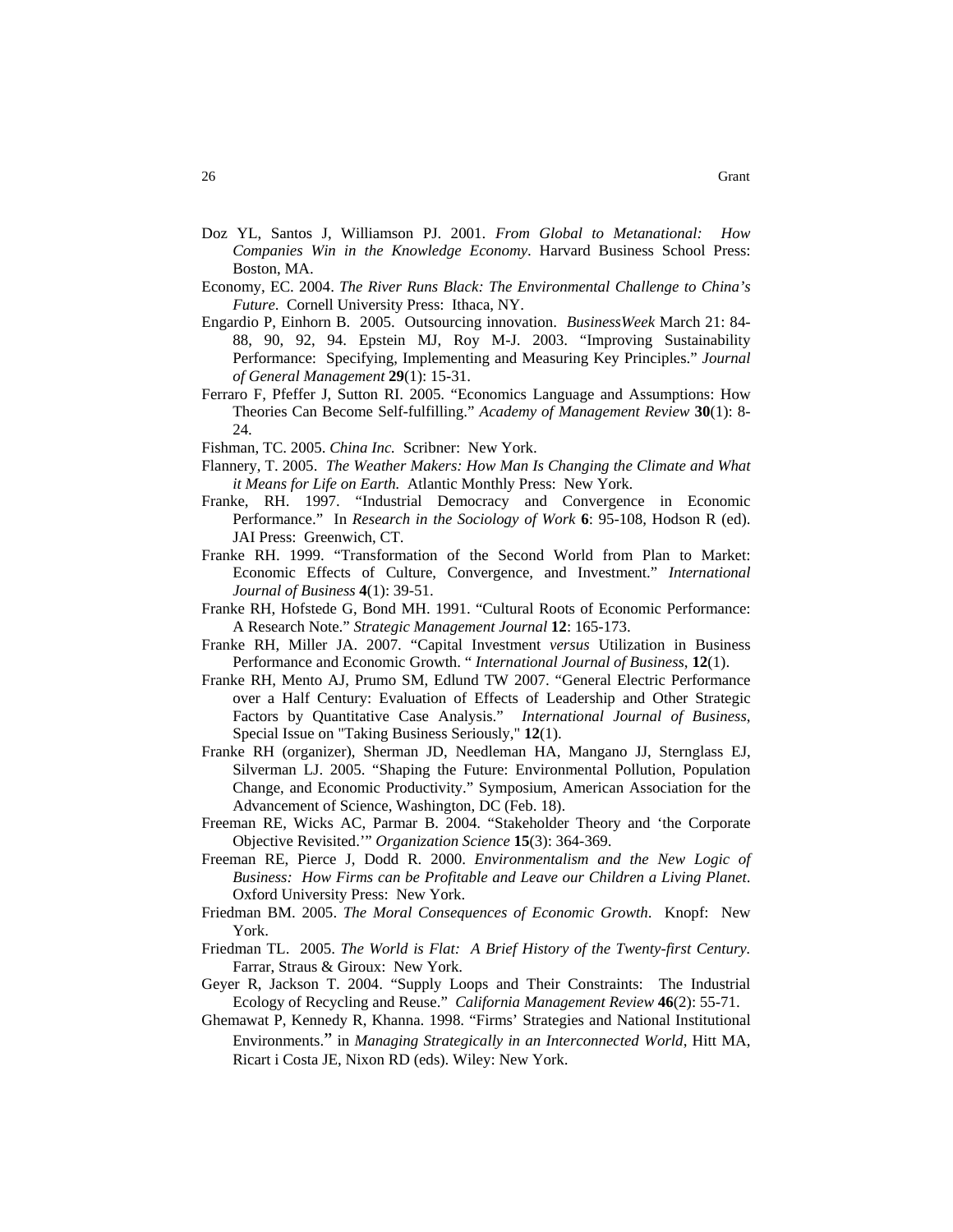- Giacalone RA. 2004. "A Transcendent Business Education for the 21<sup>st</sup> Century." *Academy of Management Learning and Education* **3**(4): 415-420.
- Gnyawali D, Grant JH. 1997. "Enhancing Corporate venture Performance through Organizational Learning." *The International Journal of Organizational Analysis* **5**(1): 74-98.
- Gore A. 2006. *An Inconvenient Truth*. Rodale: Emmaus, PA.
- Grant JH. 1988. "Strategy in Research and Practice." In *Strategic Management Frontiers*, Grant J (ed.). JAI Press: Greenwich, CT; 5-15.
- Grant JH. 2006. "Organizational Performance in an Interdependent World." Paper presented at the International Conference on Advances in Management, Lisbon, Portugal, July 19-22. (forthcoming in *Current Topics in Management*. **12**)
- Grant JH, Rajagopalan N. 2001. "Strategic Change: Planning and Administrative Systems." Ch. 16 in *Portable MBA in Strategy*, 2<sup>nd</sup> ed., Fahey L, Randall RM (eds). John Wiley: New York; 339-362.
- Hambrick DC, Cannella, AA Jr. 2004. "CEOs Who Have COOs: Contingency Analysis of an Unexplored Structural Form." *Strategic Management Journal* **25**(10): 959- 979.
- Hambrick DC, Finkelstein S, Mooney AC. 2005. "Executive Job Demands: New Insights for Explaining Strategic Decisions and Leader Behaviors." *Academy of Management Review* **30**(3): 472-491.
- Hart SL. 1997. "Beyond Greening: Strategies of a Sustainable World." *Harvard Business Review* **75**(1): 66-76.
- Hart SL. 2005. *Capitalism at the Crossroads*. Wharton School Publishing: Upper Saddle River, NJ.
- Harvey F. 2005. "The Race to Curb Greenhouse Gases Hots up." *Financial Times*, Feb. 25: 8.
- Hatten KJ, Schendel DE, Cooper AC. 1978. "A Strategic Model of the U.S. Brewing Industry: 1952-1971." *Academy of Management Journal* **21**(4): 592-610.
- Helfat CE, Eisenhardt KM. 2004. "Inter-temporal Economies of Scope, Organizational Modularity, and the Dynamics of Diversification." *Strategic Management Journal* **25**: 1217-1232.
- Holdren JP. 2006. "The Energy Innovation Imperative." *Innovations* **1**(2): 3-23.
- Hollander JM. 2003. *The Real Environmental Crisis: Why Poverty, Not Affluence is the Environment's Number One Enemy.* University of California Press: Berkley, CA.
- Hult GTM, Ketchen DJ Jr., Slater SF. 2004. "Information Processing, Knowledge Development, and Strategic Supply Chain Performance." *Academy of Management Journal* **47**(2): 241-253.
- Hunt, MS. 1972. *Competition in the Major Home Appliance Industry 1960-1970*. Unpublished doctoral dissertation, Harvard University: Boston, MA.
- Kahneman D, Lovallo D. 1994. "Timid Choices and Bold Forecasts: A Cognitive Perspective on Risk Taking." Ch. 3 in *Fundamental Issues in Strategy*, Rumelt RP, Schendel DE, Teece DJ (eds). Harvard Business School Press: Boston, MA.
- Kassinis G, Vafeas, N. 2006. "Stakeholder Pressures and Environmental Performance." *Academy of Management Journal* **49**(1): 145-159.
- Kennedy RE. 2002. *China: Facing the 21st Century*. Harvard Business School Publishing # 9-798-066: Boston, MA.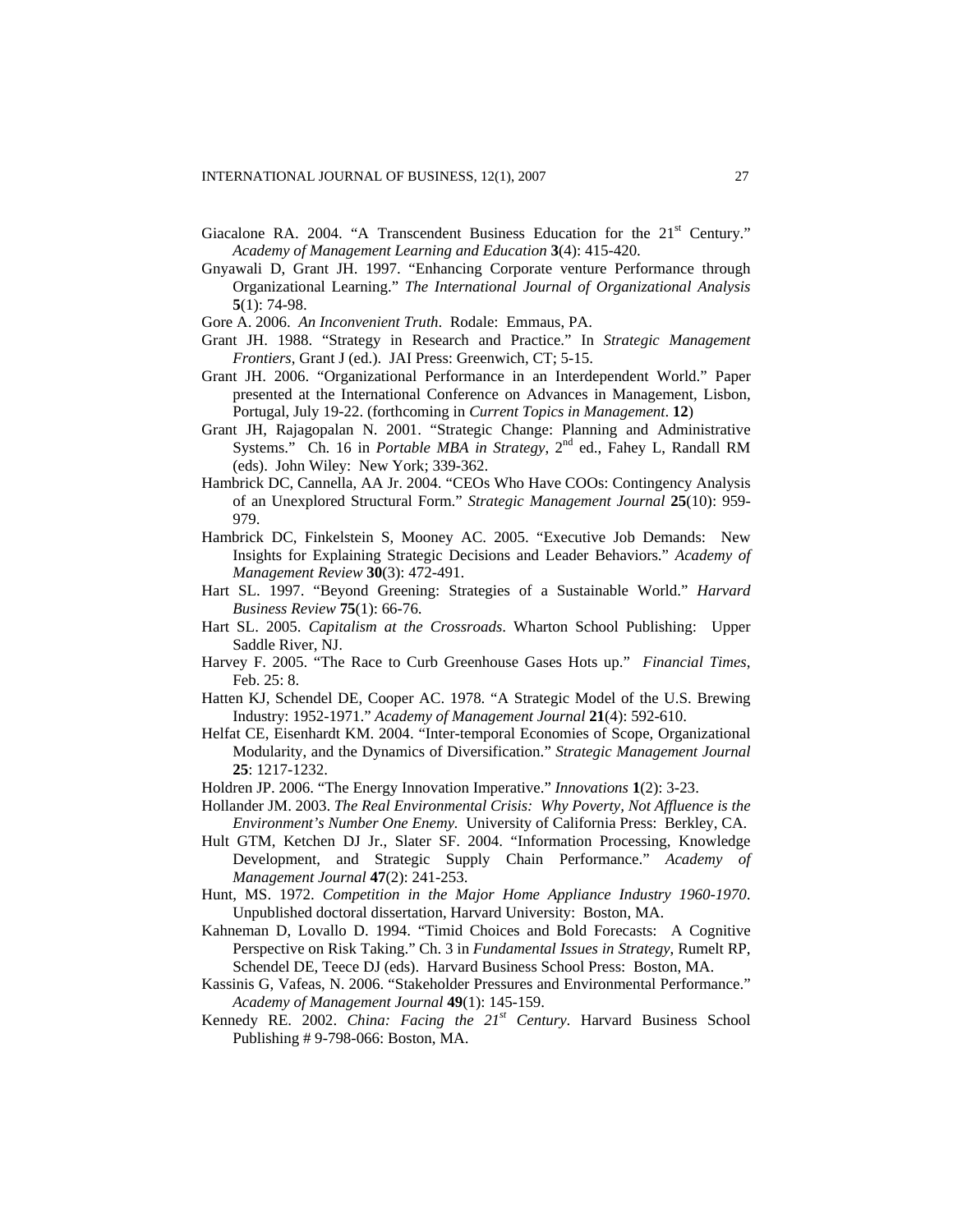- Kerr RA . 2006. "A Worrying Trend of Less Ice, Higher Seas." *Science* **311**, Mar. 24: 1698-1701.
- Ketchen DJ Jr, Snow CC, Hoover VL. 2004. "Research on Competitive Dynamics: Recent Accomplishments and Future Challenges." *Journal of Management* **30**(6): 779-804.
- Kohli AK, Venkatraman N, Grant JH. 1990. "Exploring the Relationship between Market Share and Business Profitability." In *Research in Marketing*, v. 10, Sheth JN (ed). JAI Press: Greenwich, CT.
- Kono T, Clegg S. 2001. *Trends in Japanese Management*. Palgrave Macmillan: Basingstoke, UK.
- Kynge, J. 2003. "Researchers in China Draw up Green Index." *Financial Times*, Dec. 9.
- Learned EP, Christensen CR, Andrews K, and Guth W. 1965. *Business Policy: Text and Cases*. Irwin: Homewood, IL.
- London T, Hart SL. 2004. "Reinventing Strategies for Emerging Markets: Beyond the Transnational Model." *Journal of International Business Studies* **35**(5): 350-370.
- Lorange P. 2004. "The Role and Responsibilities of the CEO." Ch. 6 in *Mastering Global Corporate Governance*, Steger U. (ed.). John Wiley & Sons, Ltd.: London, UK.
- Lovallo D, Kahneman D. 2003. "Delusions of Success: How Optimism Undermines Executives' Decisions." *Harvard Business Review* **81**(7): 56-63.
- Lovins AB. 2004. *Winning the Oil Endgame: Innovation for Profits, Jobs and Security*. [www.rmi.org](http://www.rmi.org/)
- Madhavan R, Gnyawali D, He J. 2004. "Two's Company, Three's a Crowd? Triads in Cooperative-competitive Networks." *Academy of Management Journal* **47**(6): 918-927.
- Makino S, Isobe T, Chan CM. 2004. "Does Country Matter?" *Strategic Management Journal* **25**: 1027-1043.
- Marcus AA. 2004. *Management Strategy: Achieving Sustainable Competitive Advantage*. McGraw-Hill/Irwin.
- McArthur J, Scott BR. 1970. *Industrial Planning in France*. Harvard Business School Press: Boston, MA.
- McEvily SK, Eisenhardt KM, Prescott, JE. 2004. "The Global Acquisition, Leverage and Protection of Technological Competencies." *Strategic Management Journal*  **25**: 713-722.
- McGregor R, Harvey F. 2006. "The Polluter Pays: How Environmental Disaster is Straining China's Social Fabric." *Financial Times*, Jan. 27: 11.
- McNamara G, Deephouse DL, Luce RA. 2003. "Competitive Positioning within and across a Strategic Group Structure: The Performance of Core, Secondary and Solitary Firms." *Strategic Management Journal* **24**(2): 161-181.
- Mintzberg H. 1996. "Managing Government, Governing Management." *Harvard Business Review* **74**(3): 75-83.
- Mitroff, I. 1988. "Marrying Two Schools of Policy Research." In *Frontiers of Strategic Management*, Grant J. (ed). JAI Press: Greenwich, CT; 33-42.
- Mitroff, I. 2004. "Think Like a Sociopath, Act Like a Saint." *Journal of Business Strategy* **25**(5): 42-53.
- Morganson G. 2005. "Who's Afraid of Shareholder Democracy?" *New York Times*  (Oct. 2), section 3: 1, 9.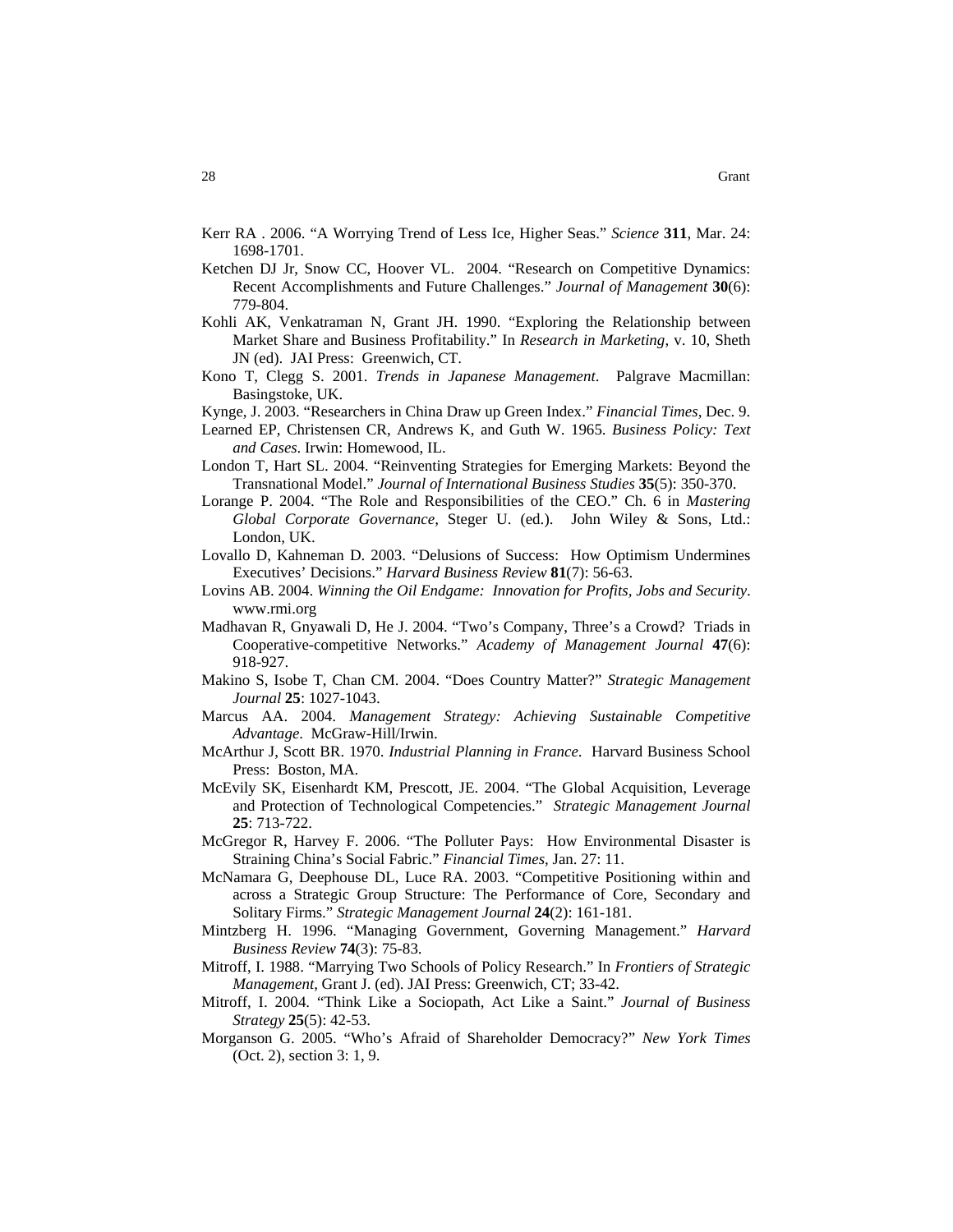Murray S. 2005. "A Tangle of Assets and Liabilities." *Financial Times*, Apr. 28: 8.

- Nelson RH. 2001. *Economics as Religion: From Samuelson to Chicago and Beyond*. The Pennsylvania State University Press: University Park, PA.
- Park NK. 2004. "A Guide to Using Event Study Methods in Multi-country Setting" *Strategic Management Journal* **25**: 655-668.
- Podsakoff PM, MacKenzie SB, Bachrach DG, Podsakoff NP. 2005. "The Influence of Management Journals in the 1980s and 1990s." *Strategic Management Journal* **26**(5): 473-488.
- Porritt J. 2005. *Capitalism as if the World Matters.* Earthscan: London, UK.
- Porter ME. 1979. "How Competitive Forces Shape Strategy." *Harvard Business Review*  **57**(2): 137-145.
- Porter ME. 1980. *Competitive Strategy: Techniques for Analyzing Industries and Competitors*. The Free Press: New York.
- Porter ME. 1990. *The Competitive Advantage of Nations*. The Free Press: New York.
- Porter ME. 1991. "America's Green Strategy." *Scientific American* **264** (April): 168.
- Post JE, Preston LE, Sachs S. 2002. *Redefining the Corporation: Stakeholder Management and Organizational Wealth*. Stanford University Press: Stanford, CA.
- PPrinciple.net (accessed 19 March 2005).
- Prahalad CK. 2005. *Profiting from the Bottom of the Pyramid*. Wharton School Publishing: Upper Saddle River, NJ.
- Ramos-Rodriguez A-R, Ruiz-Navarro J. 2004. "Changes in the Intellectual Structure of Strategic Management Research: A Bibliometric Study of the *Strategic Management Journal*, 1980-2000. *Strategic Management Journal* **25**(10): 980- 1004.
- Reitzig M. 2004. "Strategic Management of Intellectual Property." *MIT Sloan Management Review* Spring: 35-40.
- Ricart JE, Enright MJ, Pankaj P, Hart SL, Khanna, T. 2004. "New Frontiers in International Strategy." *Journal of International Business Studies* **35**: 175-200.
- Ruddiman WF. 2005. *Plows, Plagues, and Petroleum: How Humans Took Control of Climate*. Princeton University Press: Princeton, NJ.
- Rumelt R, Schendel D, Teece, D (eds). 1994. *Fundamental Issues in Strategy: A Research Agenda*. Harvard Business School Press: Boston, MA.
- Russo, MV. 2003. "The Emergence of Sustainable Industries: Building on Natural Capital. *Strategic Management Journal* **24**: 317-331.
- Santos J, Doz Y, Williamson P. 2004. "Is Your innovation Process Global?" *MIT Sloan Management Review* Summer: 31-37.
- Scheiermeier Q. 2006. "Insurer's Disaster Files Suggest Climate is Culprit." *Nature* **441** (June 8): 674-675.
- Schelling TC. 2006. *Strategies of Commitment and Other Essays*. Harvard University Press: Cambridge, MA.
- Schendel DE, Hofer CW. (eds). 1979. *Strategic Management*. Little Brown: Boston, MA.
- Schneider SH. 2004. "Abrupt Non-linear Climate Change, Irreversibility and Surprise." *Global Environmental Change* **14**: 245-258.
- Schwartz B. 2004. *The Paradox of Choice: Why More is Less*. Harper Collins: New York.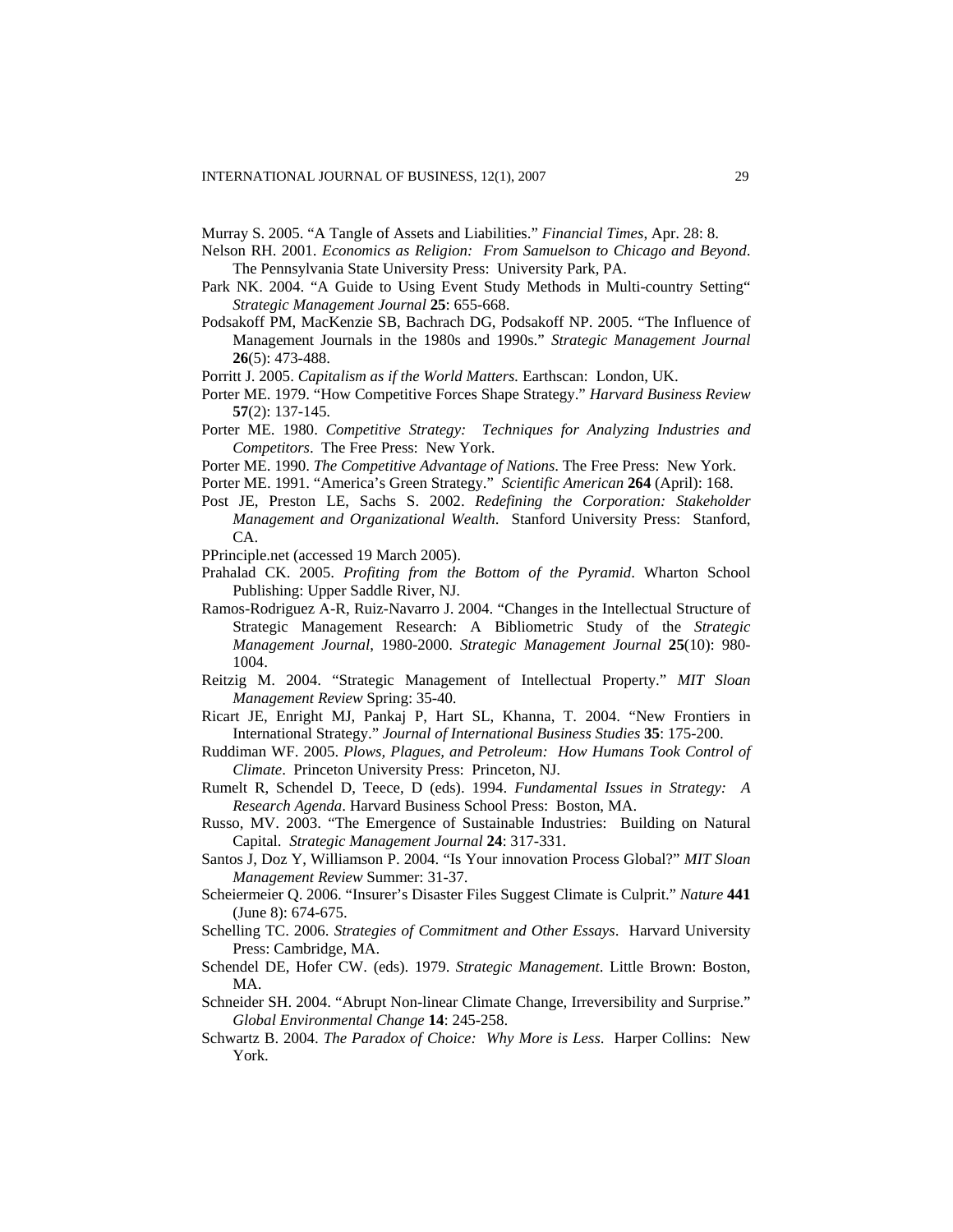- Scott BR, Matthews JL. 2002. "China's Rural Leap Forward." HBS Pub. # N9-703- 024. Harvard Business School Press: Boston, MA.
- Scott BR, Thain DH. 1973. "Internationalization of the Business Policy Curriculum." Ch. 9 in *Busines Policy: Teaching and Research*, Taylor B, MacMillan K (eds). Bradford University Press: Bradford, UK; 194-196 [Exhibit 1 contains a Harvard Business School syllabus for Business Policy I, Fall 1967, including cases for the Crown Cork & Seal Company and the Metal Container Industry.]
- Sen A. 2003. *Rationality and Freedom*. Harvard University Press: Cambridge, MA.
- Shenkar O. 2004. "One more time: International business in a global economy." *Journal of International Business Studies* **35**: 161-171.
- Shrivastava P. 1995. "The Role of the Corporation in Achieving Ecological Sustainability." *Academy of Management Review* **20**(4): 936-960.
- Simsek Z, Veiga JF, Lubatkin MH, Dino RN. 2005. "Modeling the Multilevel Determinants of Top Management Team Behavioral Integration." *Academy of Management Journal* **48**(1): 69-84.
- Smeltz WJ, Miller VV. 1988. "An Empirical and Historical Examination of How Organizations Manage and Manipulate Their Environments: The FASB Example." in *Strategic Management Frontiers*, Grant, J. (ed.) JAI Press: Greenwich, CT.
- Snodgrass C, Grant JH. 1986. "Cultural Influences on Strategic Planning and Control Systems." In *Advances in Strategic Management*, v. 4, Lamb R. and Shrivastava P (eds). JAI Press: Greenwich, CT.
- Solow RM. 1958. "Reply to Hogan." *Review of Economics and Statistics* **40**: 411-413.
- Socolow RH. 2005. "Can We Bury Global Warming?" *Scientific American* **293**(1): 49- 55.
- Spencer JW, Murtha TP, Lenway SA. 2005. "How Governments Matter to New Industry Creation." *Academy of Management Review* **30**(2): 321-337.
- Speth JG. 2004. *Red Sky at Morning: America and the Crisis of the Global Environment*. Yale University Press: New Haven, CT.
- Starik M, Marcus AA. 2000. "Introduction to the Special Research Forum on the Management of Organizations in the Natural Environment: A Field Emerging from Multiple Paths, with Many Challenges Ahead." *Academy of Management Journal* 43(4): 539-546.
- Starik M, Rands G. 1995. "Weaving an Integrated Web: Multilevel and Multisystem Perspective of Ecologically Sustainable Organizations." *Academy of Management Review* **20**(4): 908-935.
- Stead WE, Stead JG. 2004. *Sustainable Strategic Management*. M. E. Sharpe: Armonk, NY.
- Stern, N. 2007. *The Economics of Climate Change: The Stern Review*. Cambridge University Press: U.K.
- Stiglitz JE. 2003. *Globalization and its Discontents*. W. W. Norton: New York.
- Stimpert JL, Duhaime IM. 1997. "Seeing the Big Picture: Industry, Corporate and Business Sevel Strategy, and Firm Performance." *Academy of Management Journal* **40**(June): 560-583.
- Summer CE, Bettis RA, Duhaime IM, Grant JH, Hambrick DC, Snow CC, Zeithaml, CP. 1990. "Doctoral Education in the Field of Business Policy and Strategy." *Journal of Management* **16**(2): 361-398.